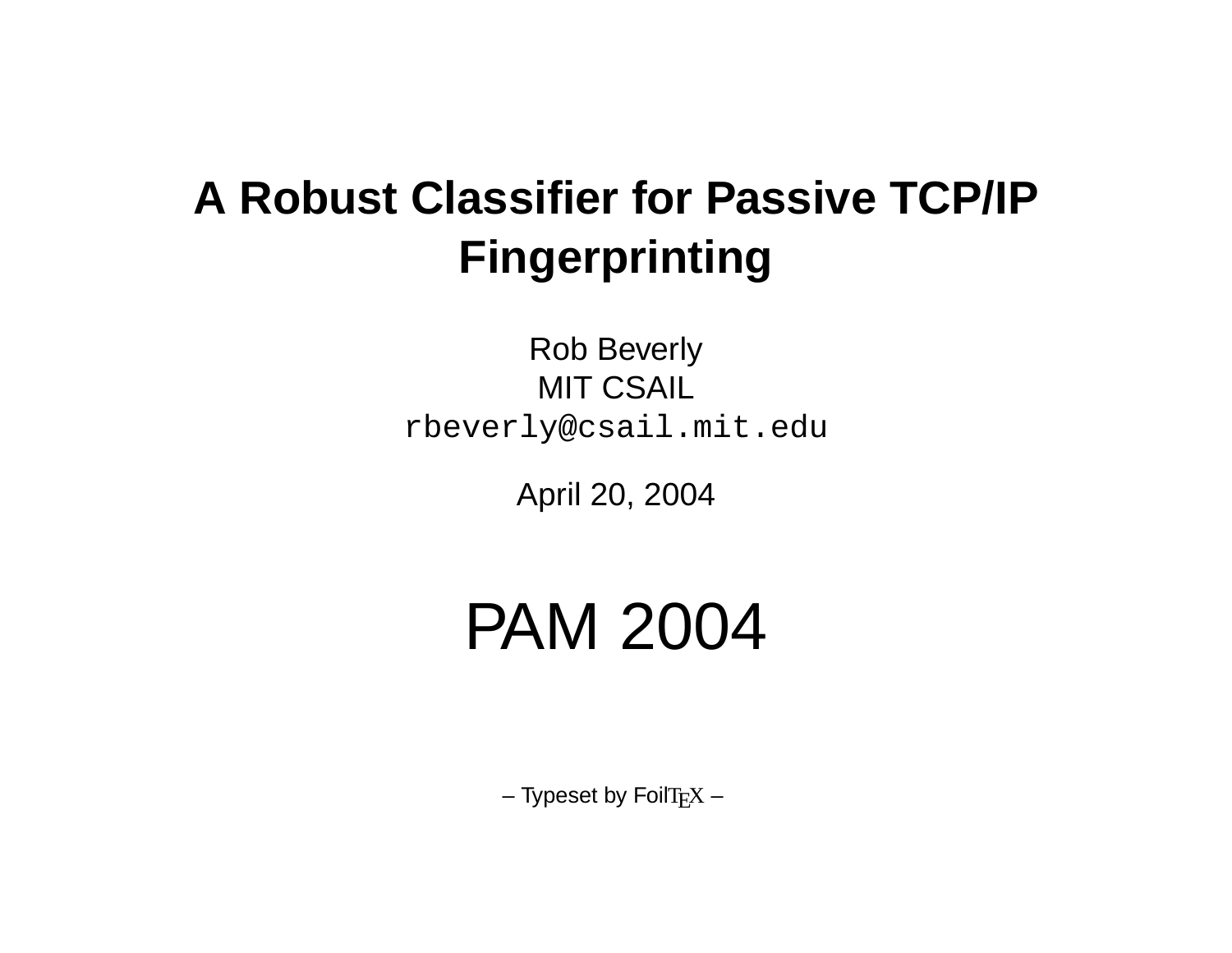## **Outline**

1

- A Robust Classifier for Passive TCP/IP Fingerprinting
	- **–** Background
	- **–** Motivation
	- **–** Our Approach/Description of Tool
	- **–** Application 1: Measuring an Exchange Point
	- **–** Application 2: NAT Inference
	- **–** Conclusions
	- **–** Questions?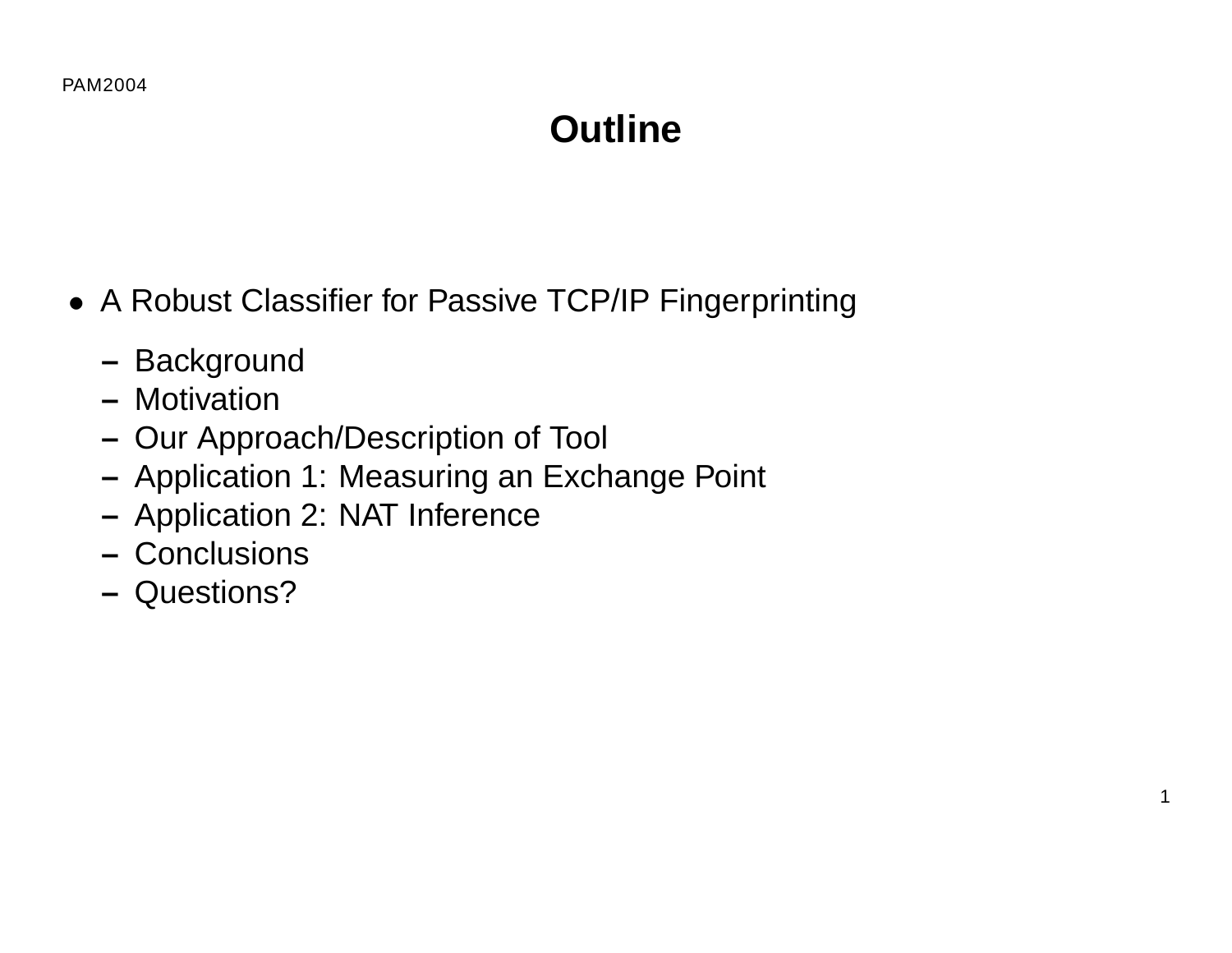## **Background**

- Objective: Identify Properties of a Remote System over the Network
- Grand Vision: Passively Determine TCP Implementation in Real Time [Paxson 97]
- Easier: Identify Remote Operating System/Version Passively  $\rightarrow$ "Fingerprinting"
- What's the Motivation?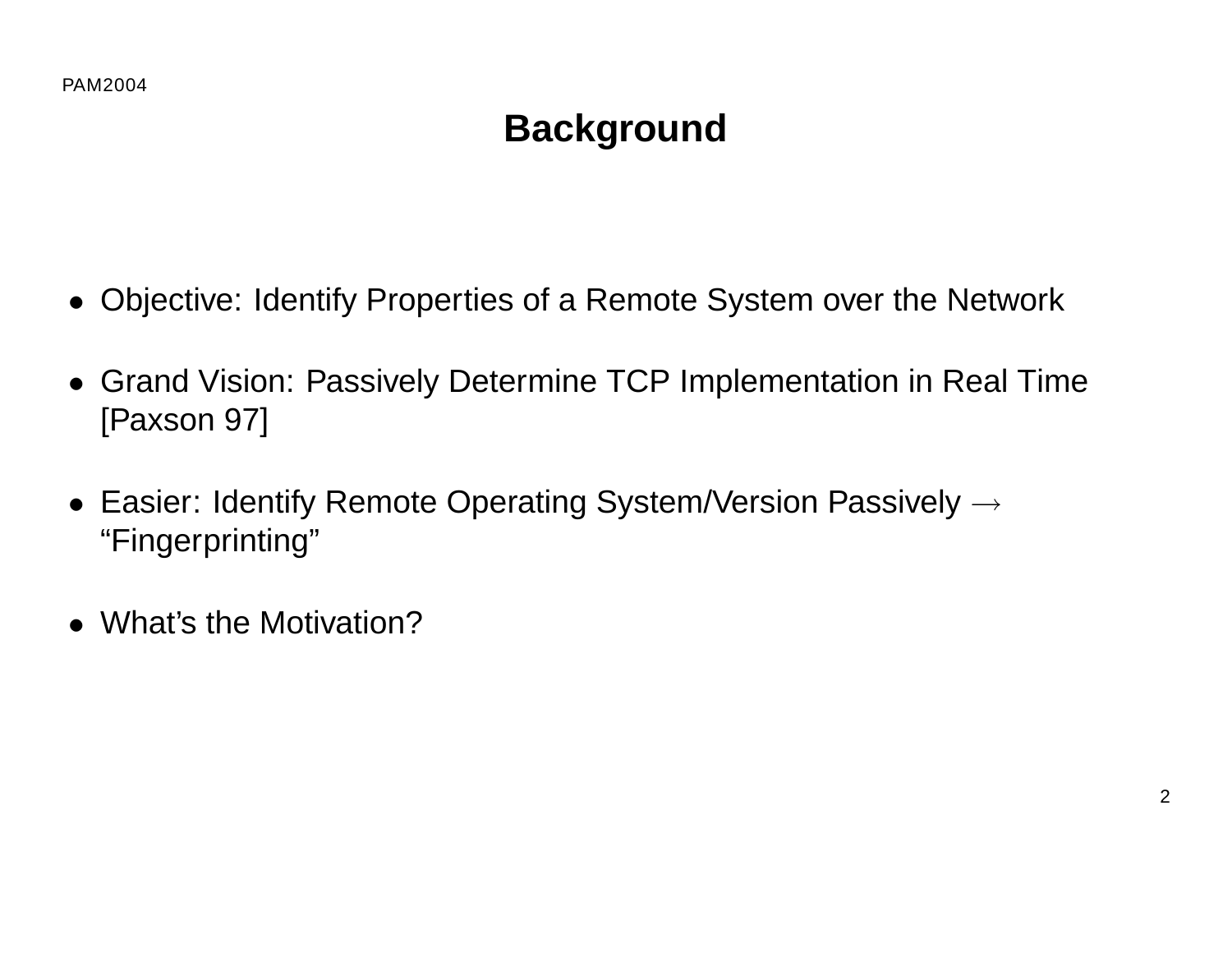## **Motivation**

- Fingerprinting Often Regarded as Security Attack
- Fingerprinting as a Tool:
	- **–** In Packet Traces, Distinguish Effects due to OS from Network Path
	- **–** Intrusion Detection Systems [Taleck 03]
	- **–** Serving OS-Specific Content
- Fingerprinting a Section of the Network:
	- **–** Provides a Unique Cross-Sectional View of Traffic
	- **–** Building Representative Network Models
	- **–** Inventory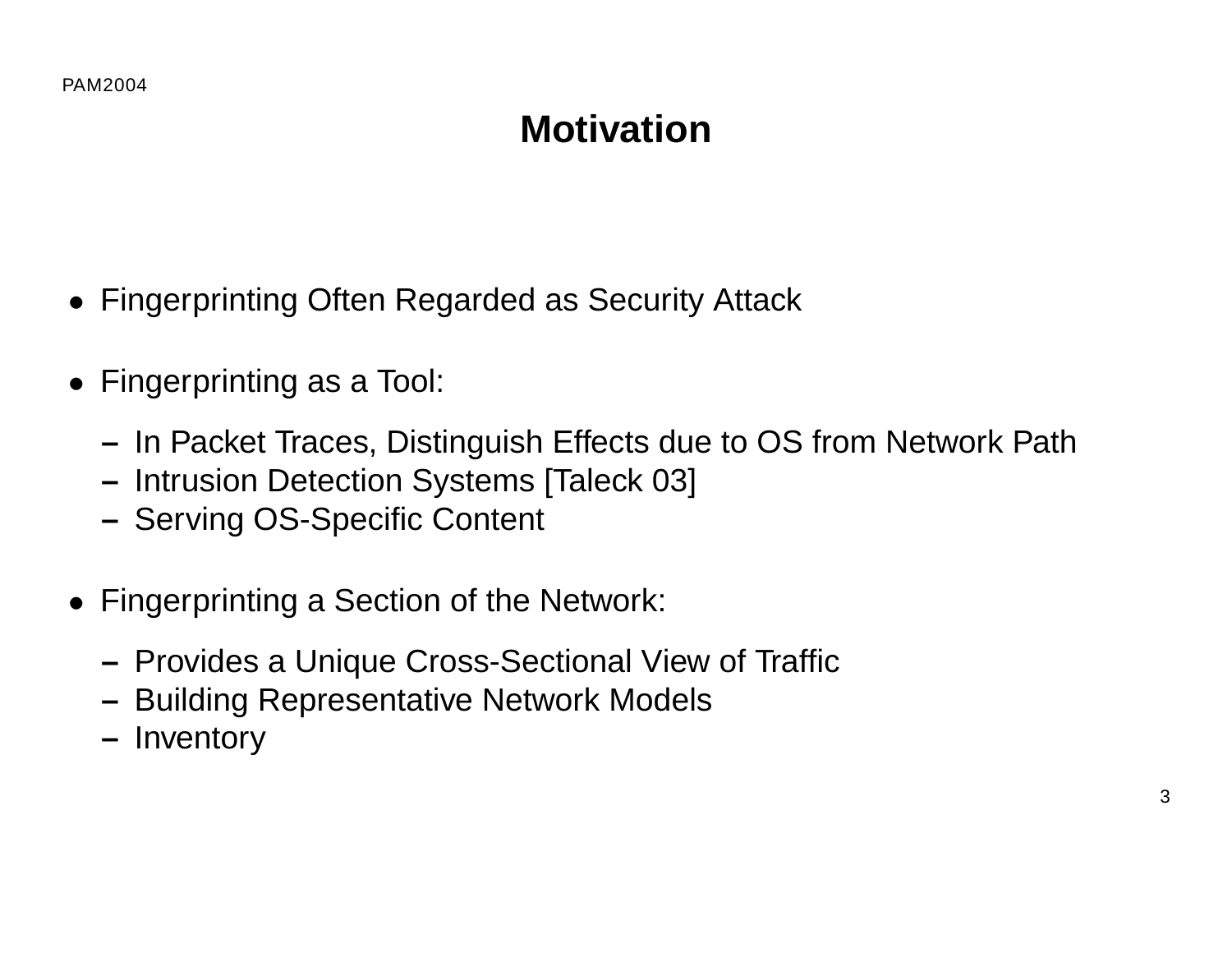## **Motivation Con't**

- We Select Two Applications:
	- **–** Characterizing One-Hour of Traffic from Commercial Internet USA Exchange Point
	- **–** Inferring NAT (Network Address Translation) Deployment
- More on these later...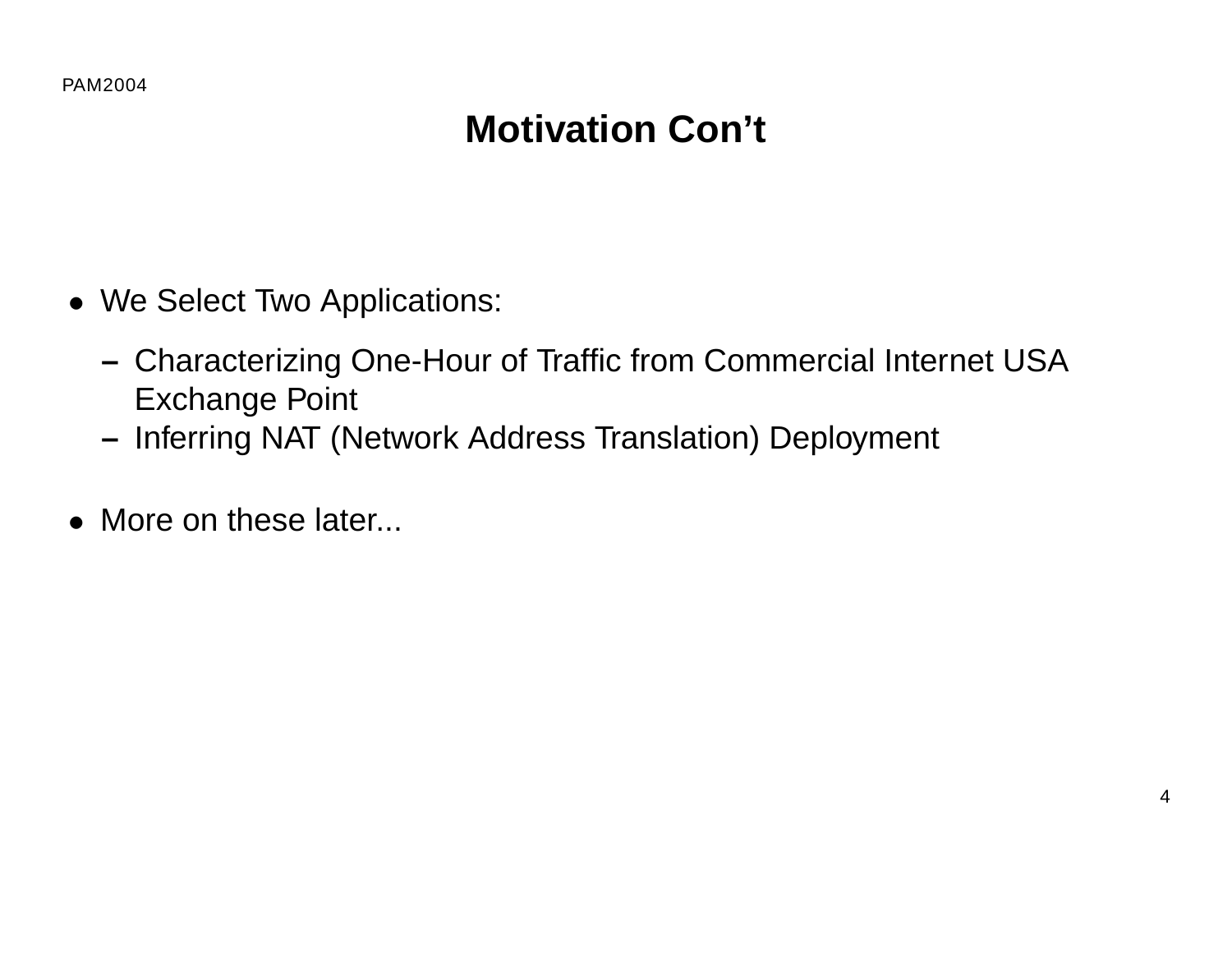## **TCP/IP Fingerprinting Background**

- Observation: TCP Stacks between Vendors and OS Versions are Unique
- Differences Due to:
	- **–** Features
	- **–** Implementation
	- **–** Settings, e.g. socket buffer sizes
- Two Ways to Fingerprint:
	- **–** Active
	- **–** Passive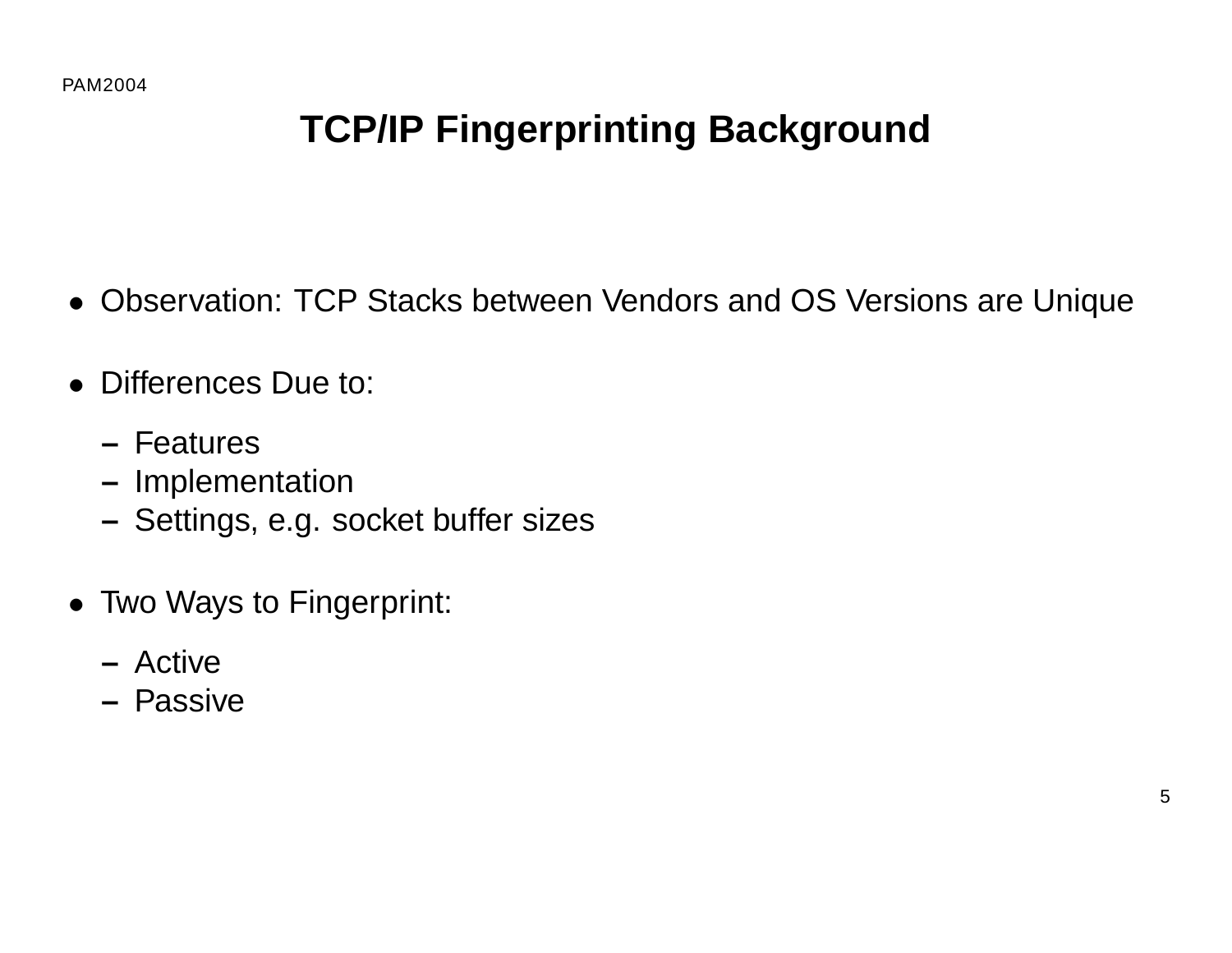## **TCP/IP Fingerprinting Con't**

- Active Fingerprinting
	- **–** A "Probe" Host Sends Traffic to a Remote Machine
	- **–** Scans for Open Ports
	- **–** Sends Specially Crafted Packets
	- **–** Observe Response; Match to list of Response Signatures.

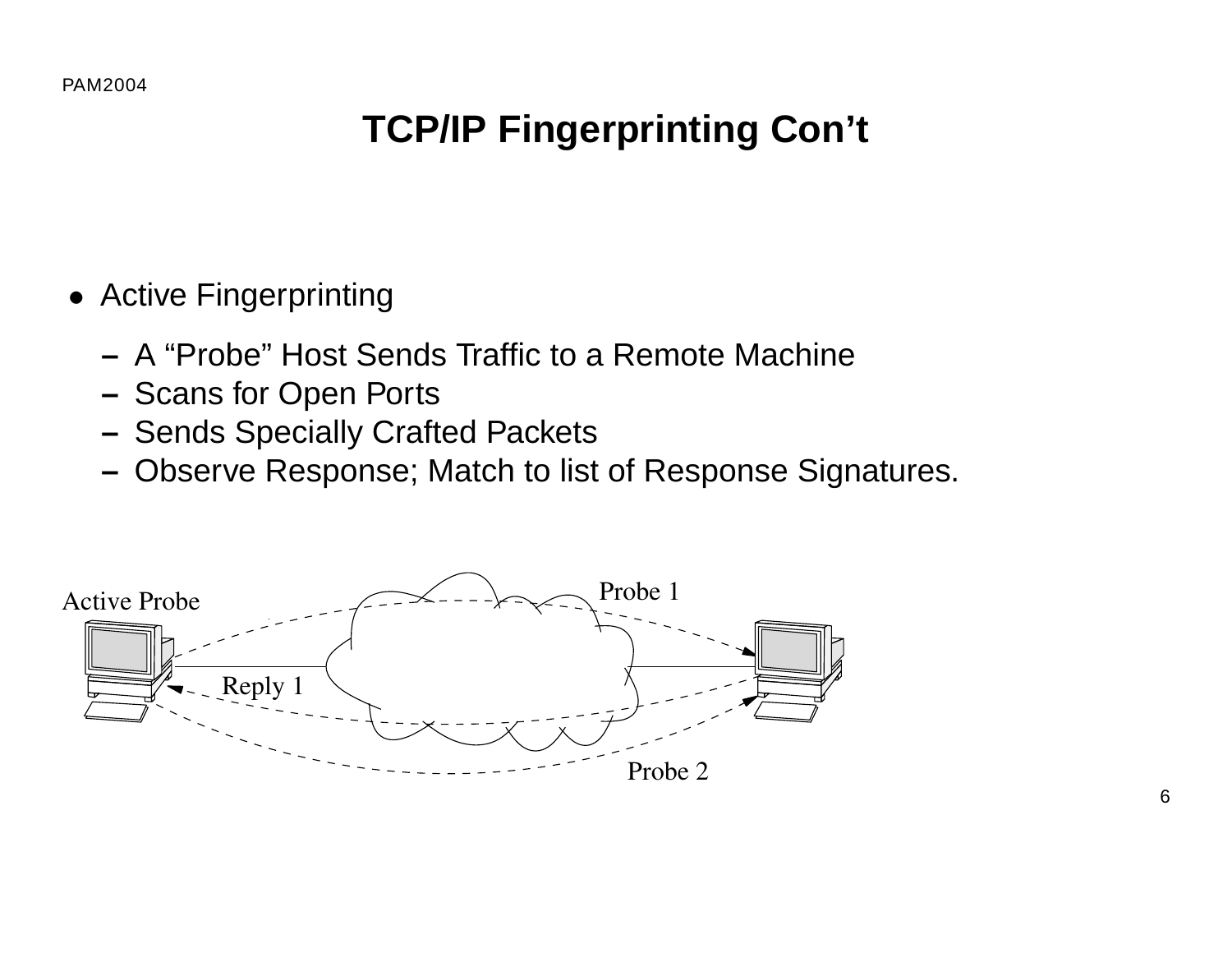## **TCP/IP Fingerprinting Con't**

- Passive Fingerprinting
	- **–** Assume Ability to Observe Traffic
	- **–** Make Determination based on Normal Traffic Flow

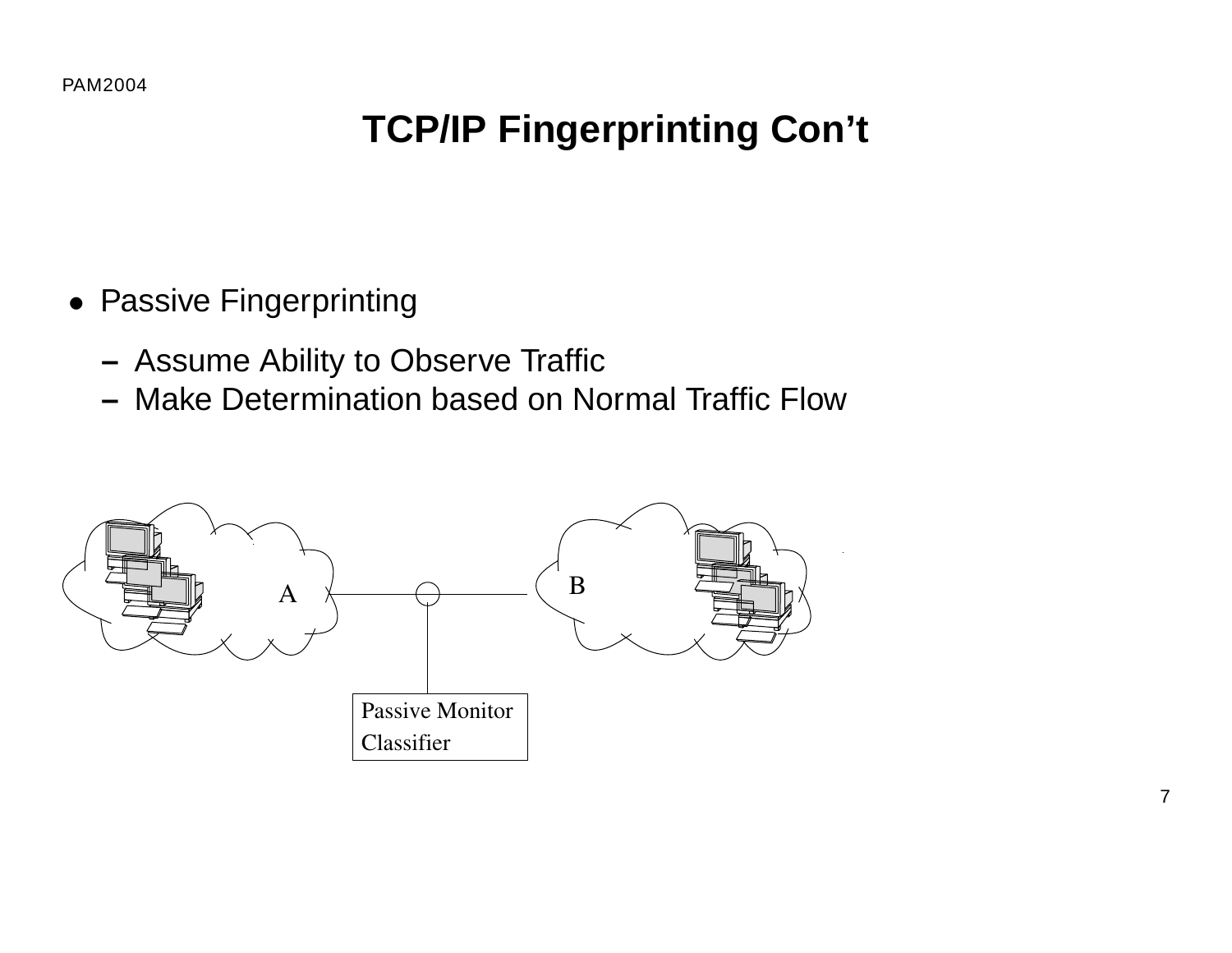### **Active vs. Passive Fingerprinting**

- Active Fingerprinting
	- **–** Advantages: Can be run anywhere, Adaptive
	- **–** Disadvantages: Intrusive, detectable, not scalable
	- **–** Tool: nmap. Database of ∼450 signatures.
- Passive Fingerprinting
	- **–** Advantages: Non-intrusive, scalable
	- **–** Disadvantages: Requires acceptable monitoring point
	- **–** Tool: p0f relies on SYN uniqueness exclusively
- We want to Fingerprint all Traffic on a Busy, Representative Link
- Use Passive Fingerprinting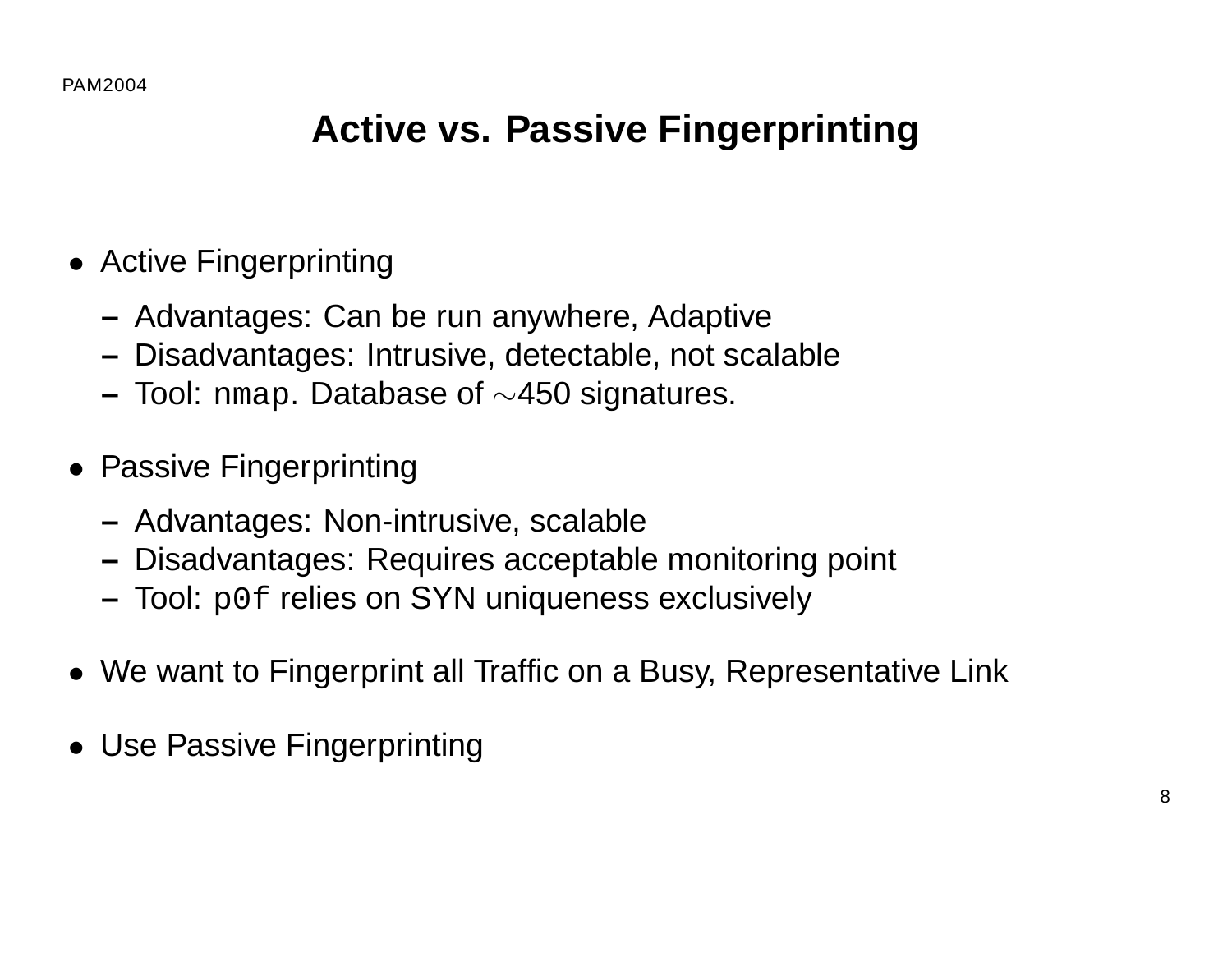## **Robust Classifier**

- Passive Rule-Based tools on Exchange Point Traces:
	- **–** Fail to identify up to ∼ 5% of trace hosts
- Problems:
	- **–** TCP Stack "Scrubbers" [Smart, et. al 00]
	- **–** TCP Parameter Tuning
	- **–** Signatures must be Updated Regularly
- Idea: Use Statistical Learning Methods to make a "Best-Guess" for each **Host**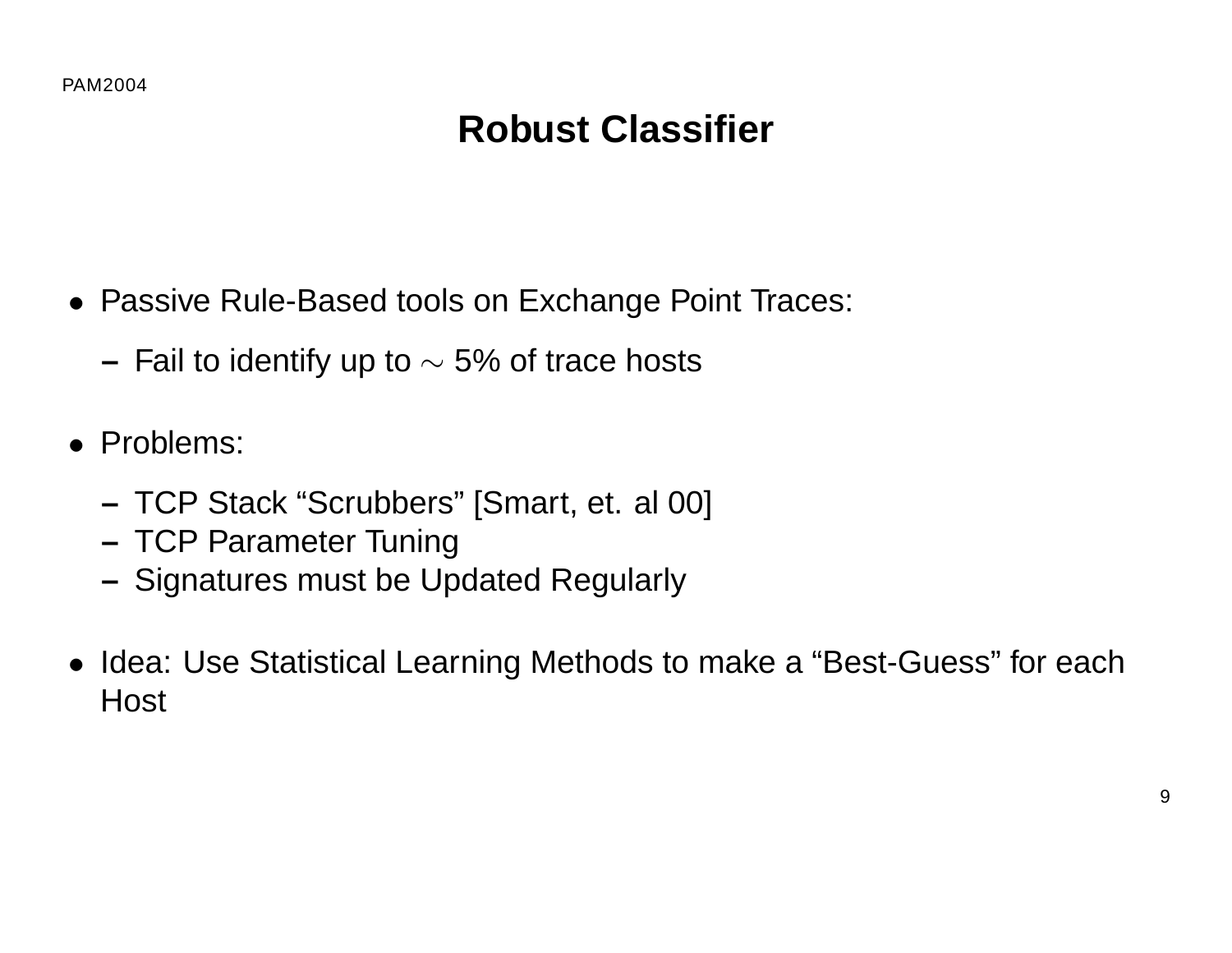- Created Classifier Tool:
	- **–** Naive Bayesian Classifier
	- **–** Maximum-Likelihood Inference of Host OS
	- **–** Each Classification has a Degree of Confidence
- Difficult Question: How to Train Classifier?
- Train Classifier Using:
	- **–** p0f Signatures (∼ 200)
	- **–** Web-Logs
	- **–** Special Collection Web Page + Altruistic Users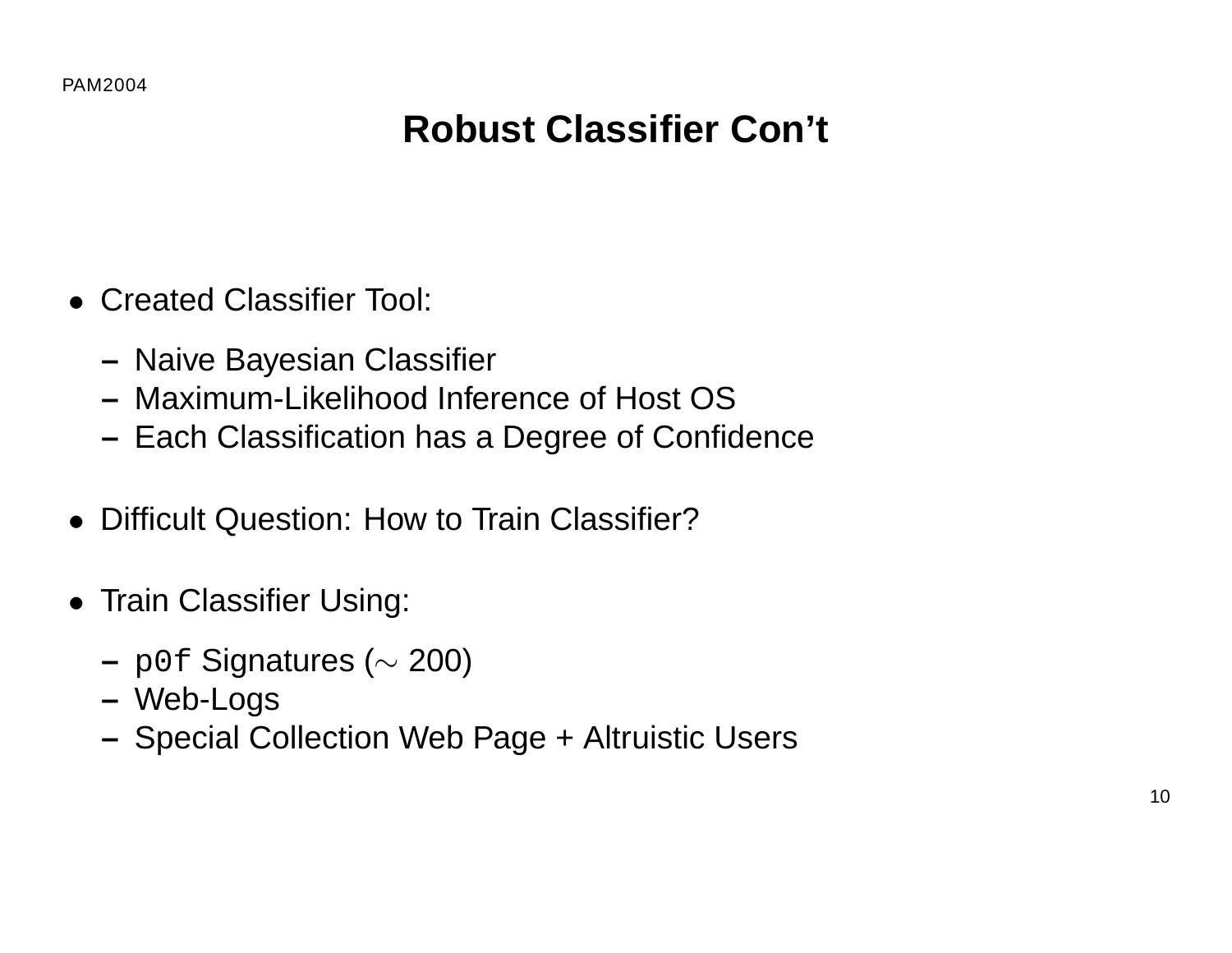- Question: Why not Measure OS Distribution using, e.g. Web Logs?
	- **–** Want General Method, Not HTTP-Specific
	- **–** Avoid Deep-Packet Inspection
	- **–** Web Browsers Can Lie for anonymity and compatibility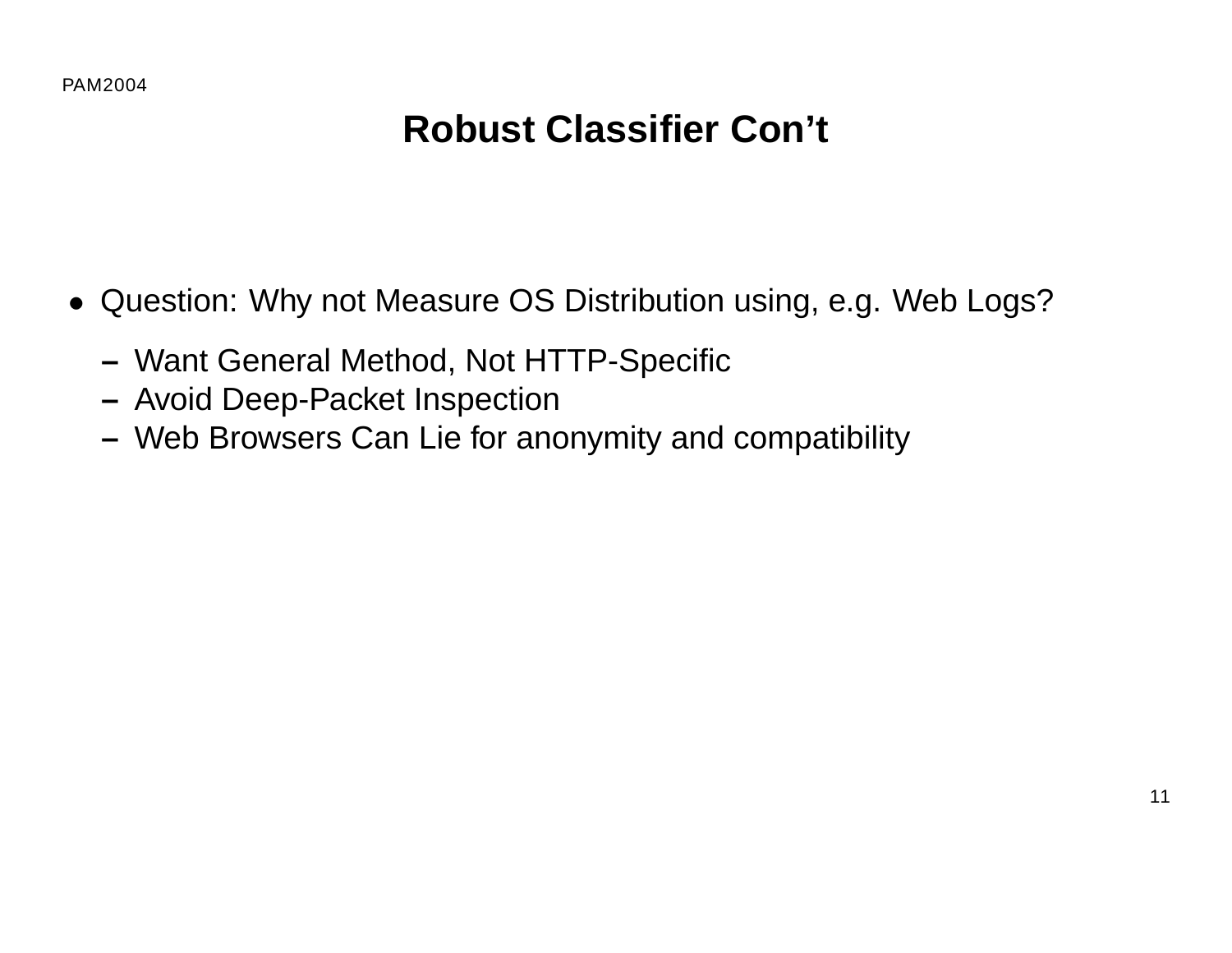- Inferences Made Based on Initial SYN of TCP Handshake
- Fields with Differentiation Power:
	- **–** Originating TTL (0-255, as packet left host)
	- **–** Initial TCP Window Size (bytes)
	- **–** SYN Size (bytes)
	- **–** Don't Fragment Bit (on/off)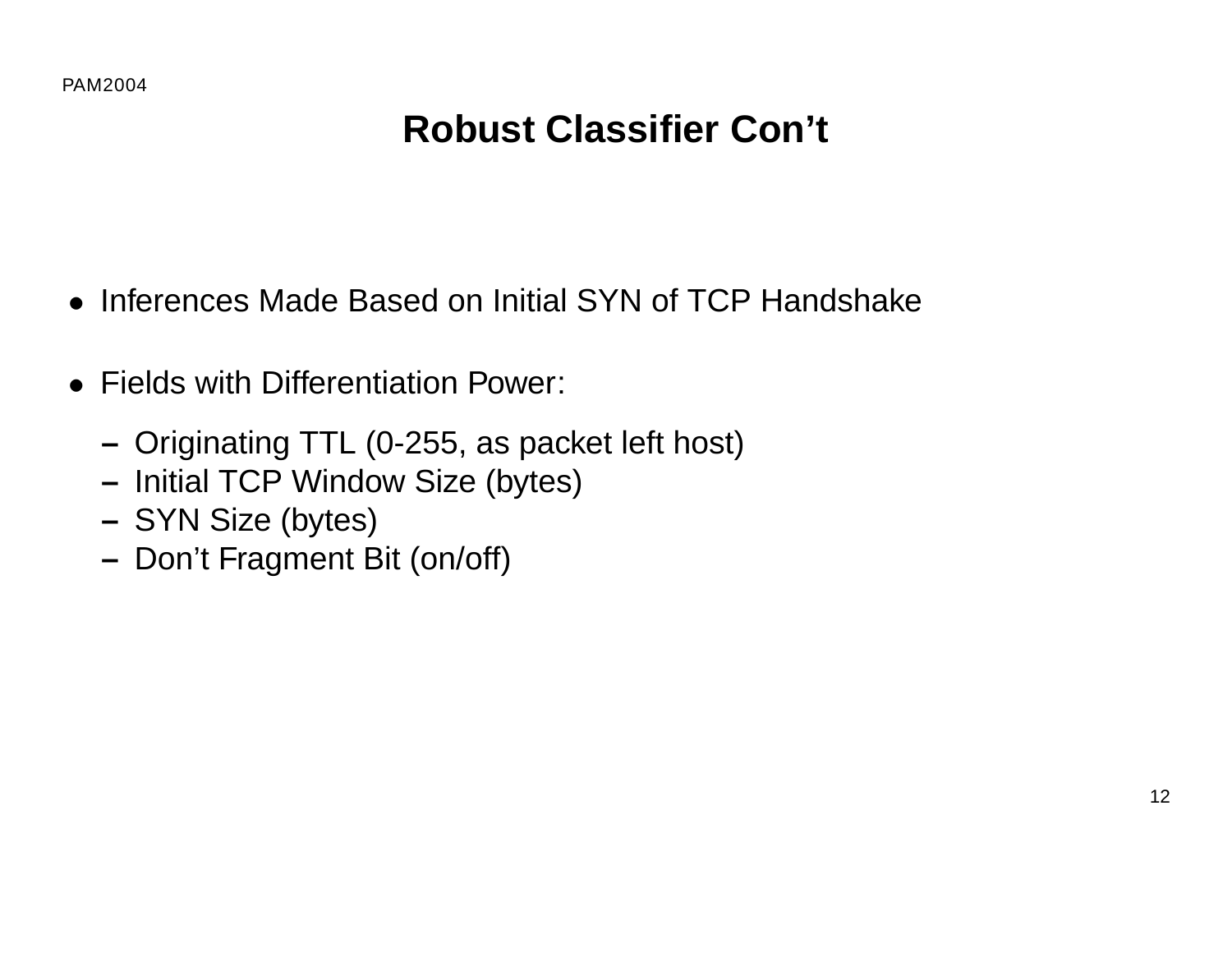- Originating TTL:
	- **–** Next highest power of 2 trick
	- **–** Example: Monitor Observes Packet with TTL=59. Infer TTL=64.
- Initial TCP Window Size can be:
	- **–** Fixed
	- **–** Function of MTU (Maximum Transmission Unit) or MSS (Maximum Segment Size)
	- **–** Other
- Initial TCP Window Size Matching:
	- **–** No visibility into TCP-options
	- **–** For common MSS (1460, 1380, 1360, 796, 536) ± IP Options Size
	- **–** Check if an Integer Multiple of Window Size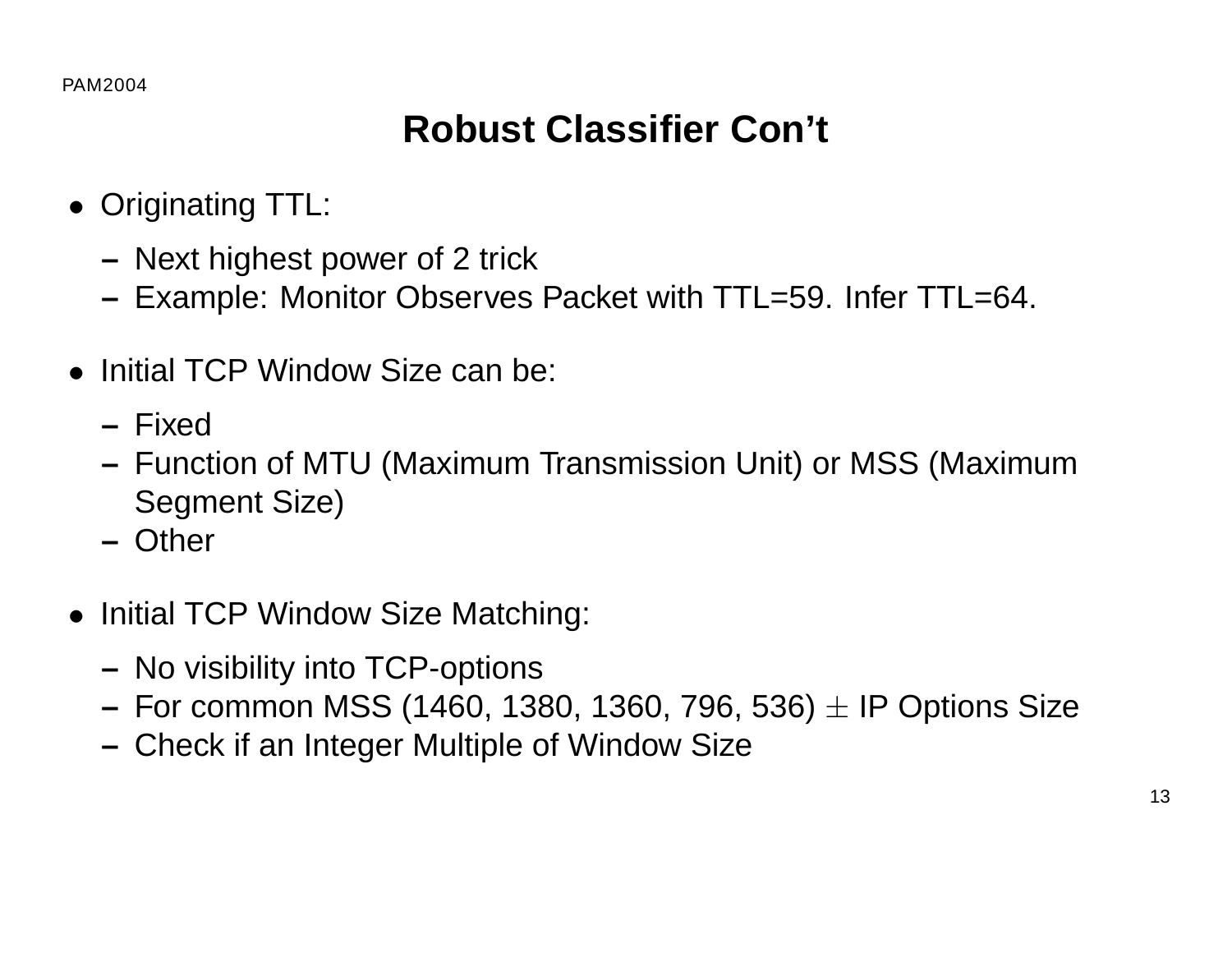#### **Example**

|                    |     | Win         | <b>SYN</b>  |    |       | <b>RuleBased</b> | Bayesian |
|--------------------|-----|-------------|-------------|----|-------|------------------|----------|
| <b>Description</b> | ΓTL | <b>Size</b> | <b>Size</b> | DF | Conf  | Correct          | Correct  |
| FreeBSD 5.2        | 64  | 65535       | 60          |    | 0.988 |                  |          |
| FreeBSD (1)        | 64  | 65535       | 70          |    | 0.940 |                  |          |
| FreeBSD (2)        | 64  | 65530       | 60          |    | 0.497 |                  |          |

• Example 2: Tuned FreeBSD; Window Scaling Throws Off Ruled-Based

kern.ipc.maxsockbuf=4194304 net.inet.tcp.sendspace=1048576 net.inet.tcp.recvspace=1048576 net.inet.tcp.rfc3042=1 net.inet.tcp.rfc3390=1

More Fields in Rule-based Approach  $\rightarrow$  Fragile Learning on Additional Fields  $\rightarrow$  more Robust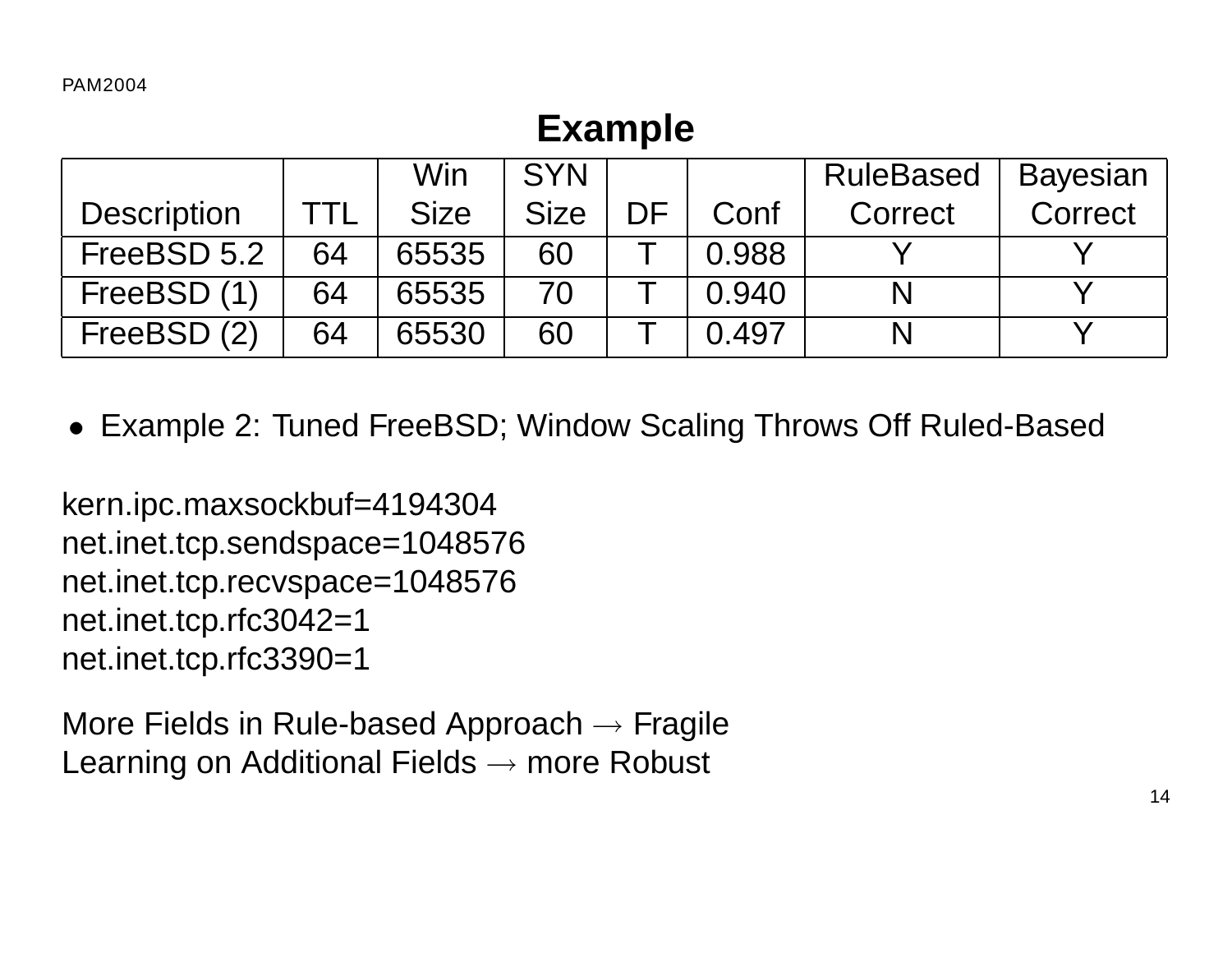#### **Classifying a Cross-Section of the Internet**

- Traces:
	- **–** MIT LCS Border Router
	- **–** NLANR MOAT
	- **–** Commercial Internet Exchange Point Link (USA)
- Analyze One-Hour Trace from Exchange Point
- Collected in 2003 at 16:00 PST on a Wednesday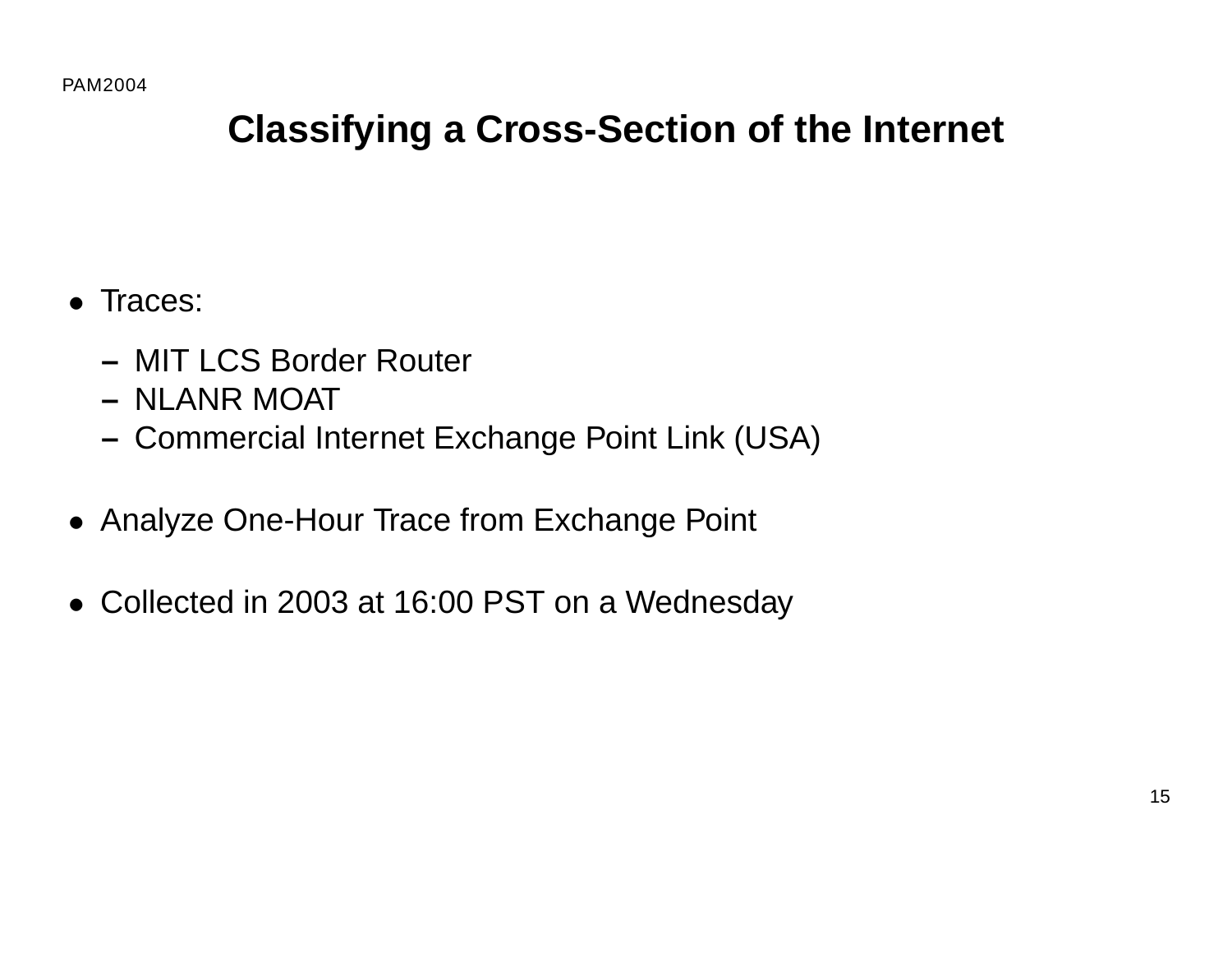#### **Classifying a Cross-Section of the Internet**

- Traces:
	- **–** Commercial Internet Exchange Point Link (USA)

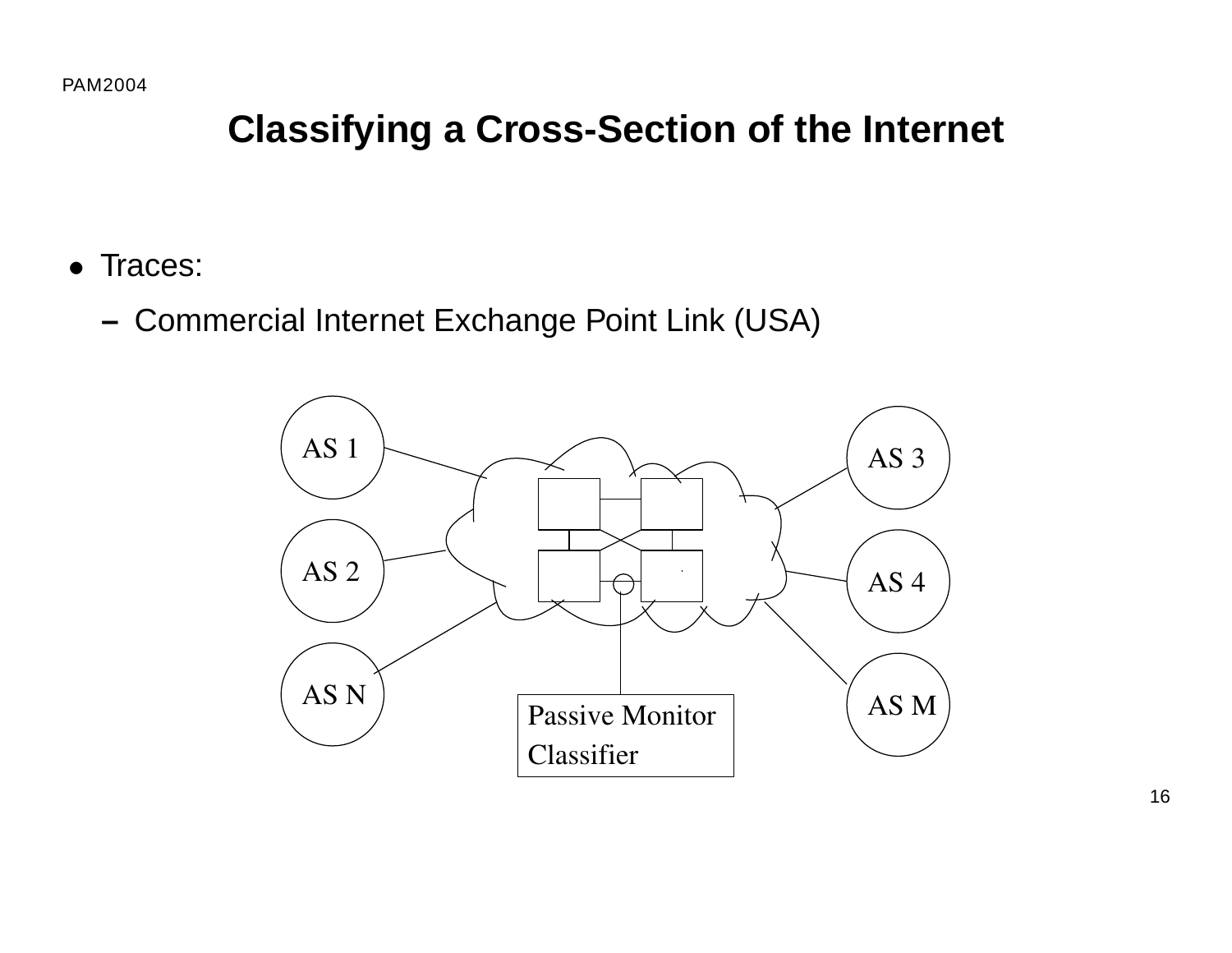#### **Classifying a Cross-Section of the Internet**

- For Brevity (and Easier Computationally)
	- **–** Group in Six Broad OS Categories
	- **–** Measure Host, Packet and Byte Distribution
	- **–** Using p0f-trained Bayesian, Web-trained Bayesian and Rule-Based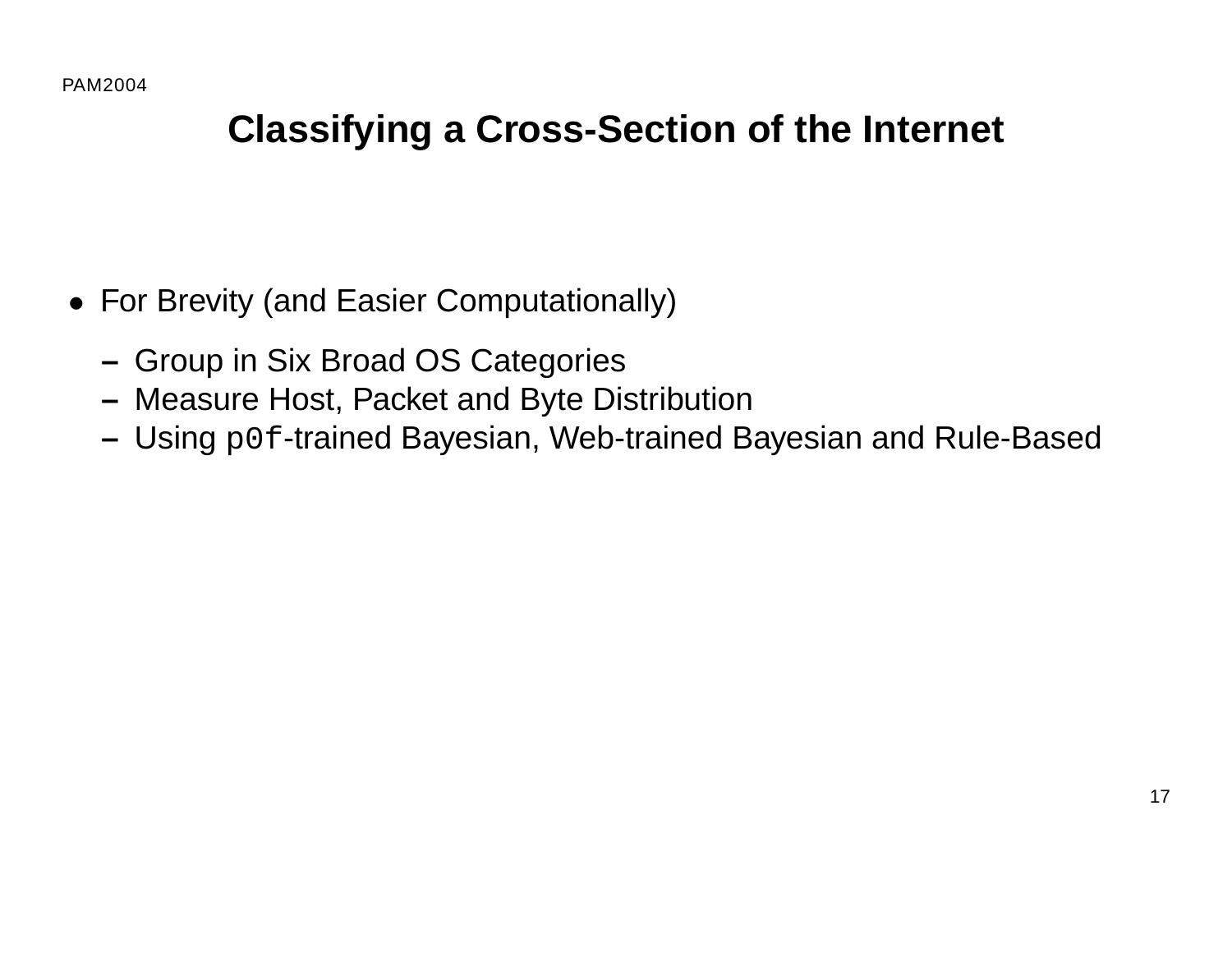#### **Host Distribution**





Note: Unknown applies only to Rule-Based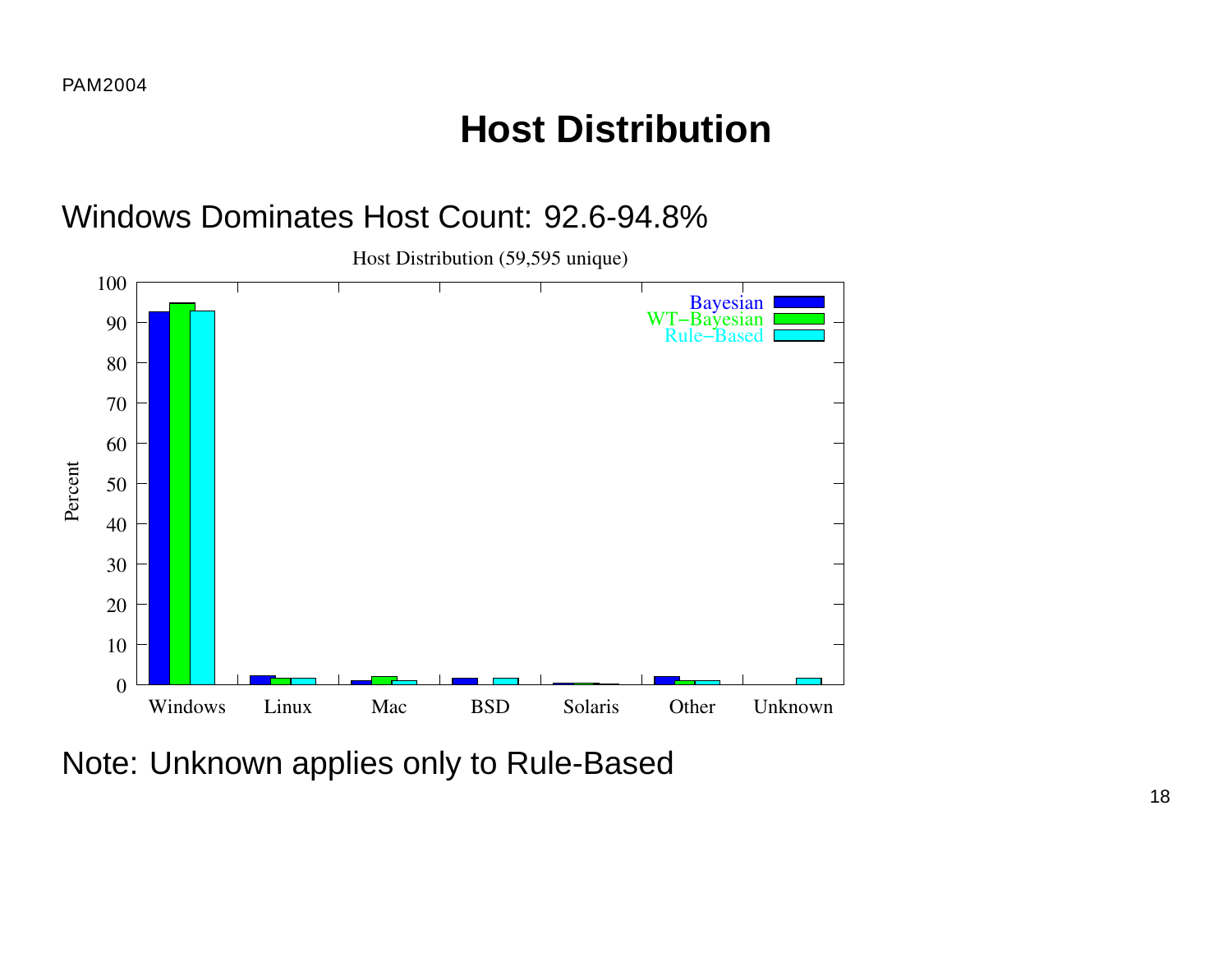#### **Packet Distribution**

• Windows: 76.9-77.8%; Linux: 18.7-19.1%

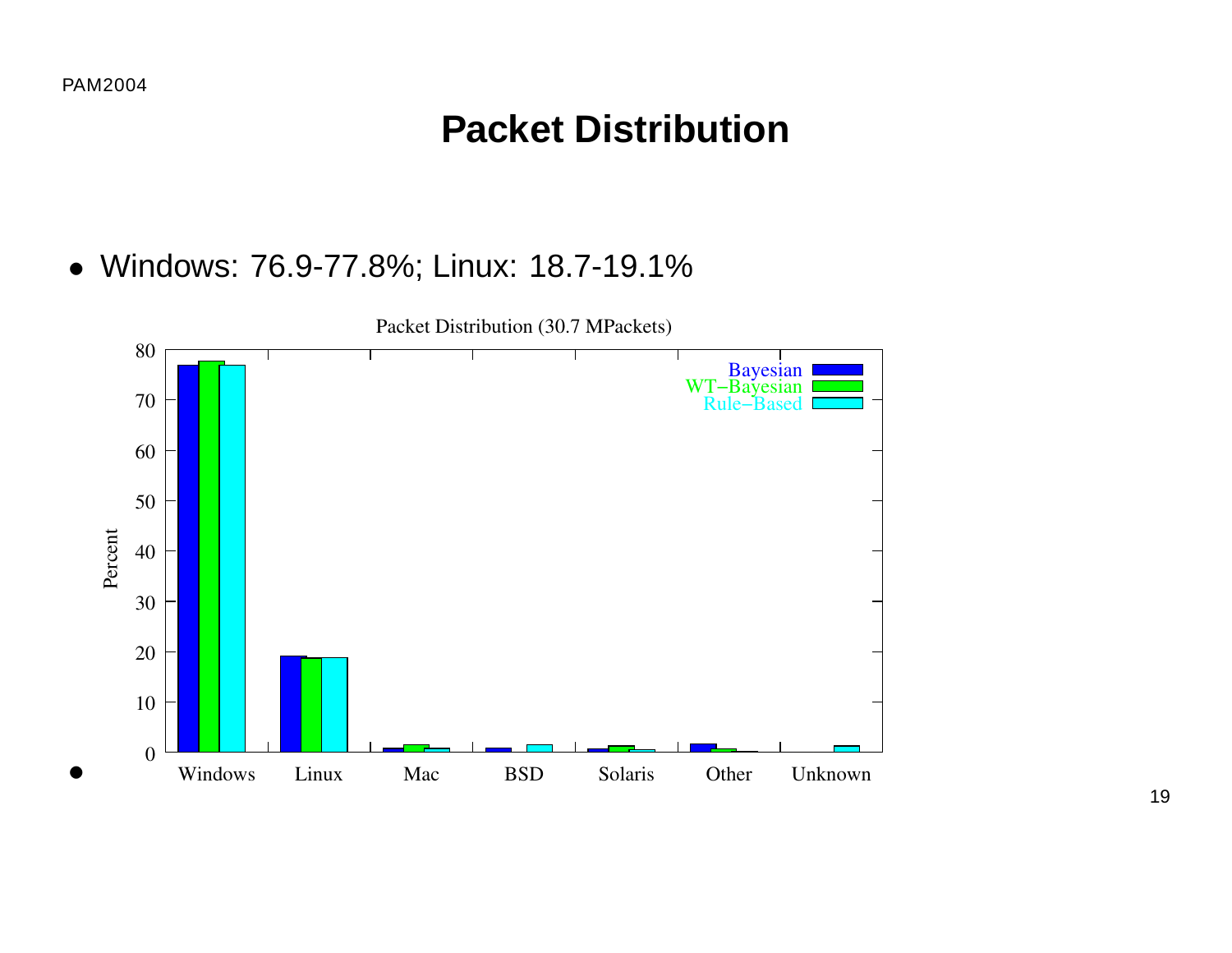#### **Byte Distribution**

• Windows: 44.6-45.2%; Linux: 52.3-52.6%

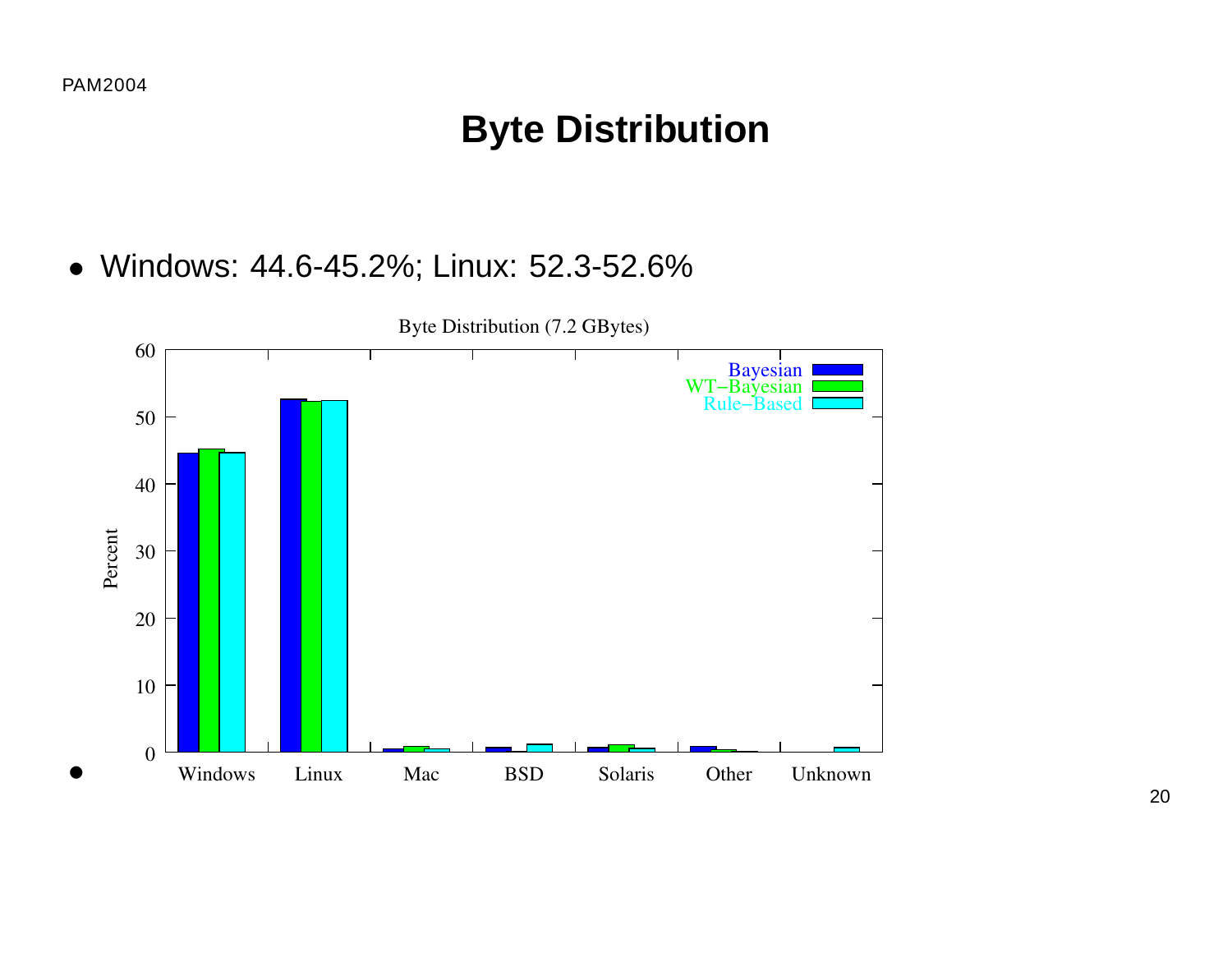## **Byte Distribution**

- Interesting Results
- Windows Dominates Hosts, but Linux hosts contribute the most traffic!
- Top 10 Largest Flows:
	- **–** 55% of byte traffic!
	- **–** 5 Linux, 2 Windows
	- **–** Software Mirror, Web Crawlers (packet every 2-3ms)
	- **–** SMTP servers
	- **–** Aggressive pre-fetching web caches
- Conclusion: Linux Dominates Traffic, Primarily due to Server Applications in our Traces (YMMV)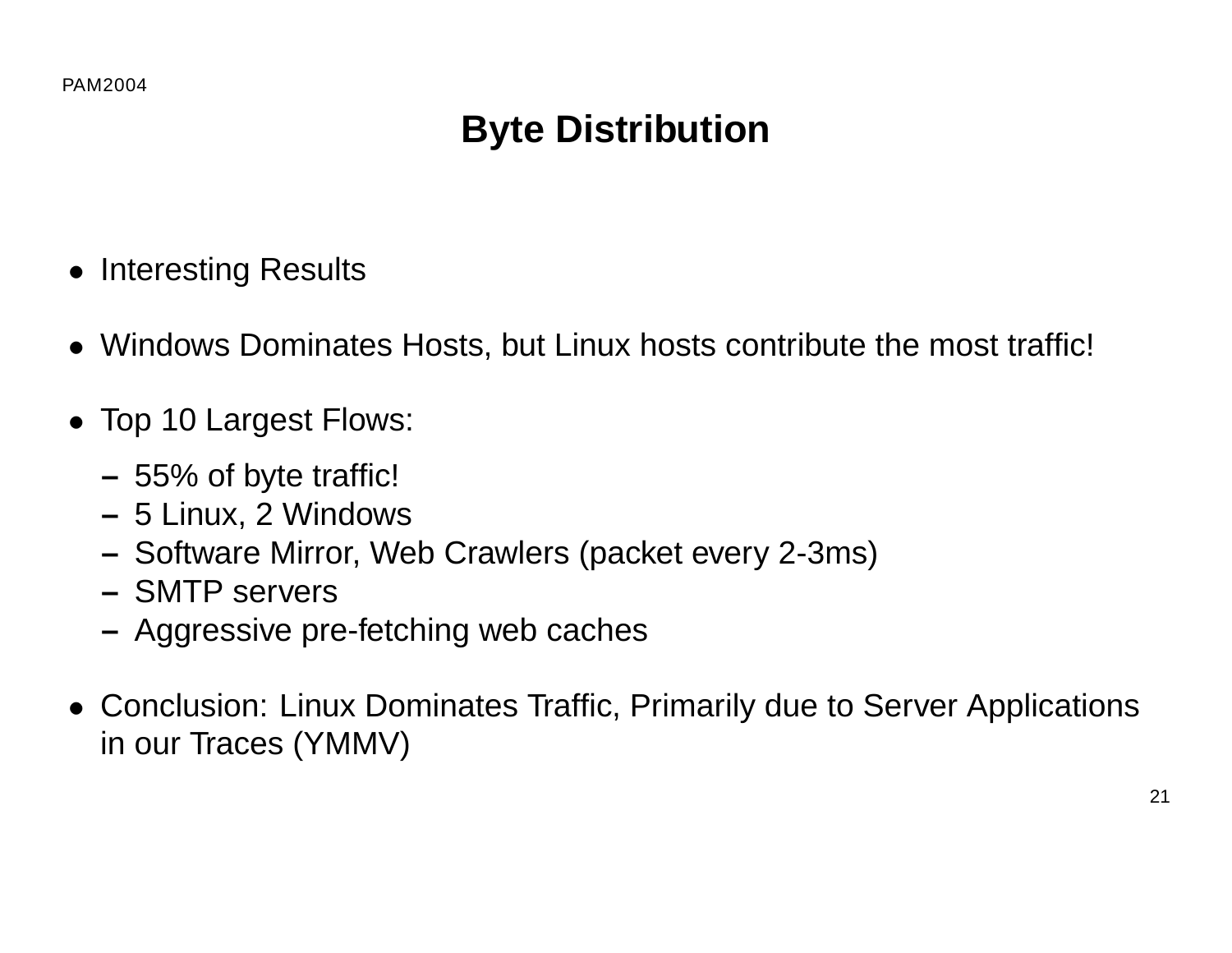## **Classifying for NAT Inference**

- Second Potential Application of Classifier
- Goal: Understand NAT prevalence in Internet
- Motivation: "E2E-ness" of Internet
- Assume hosts behind an IP-Masquerading NAT have different OS or OS versions (strong assumption)
- Look for traffic from same IP with different signature to get NAT lower-bound
- In hour-long trace, assume DHCP and dual-booting machine influence negligible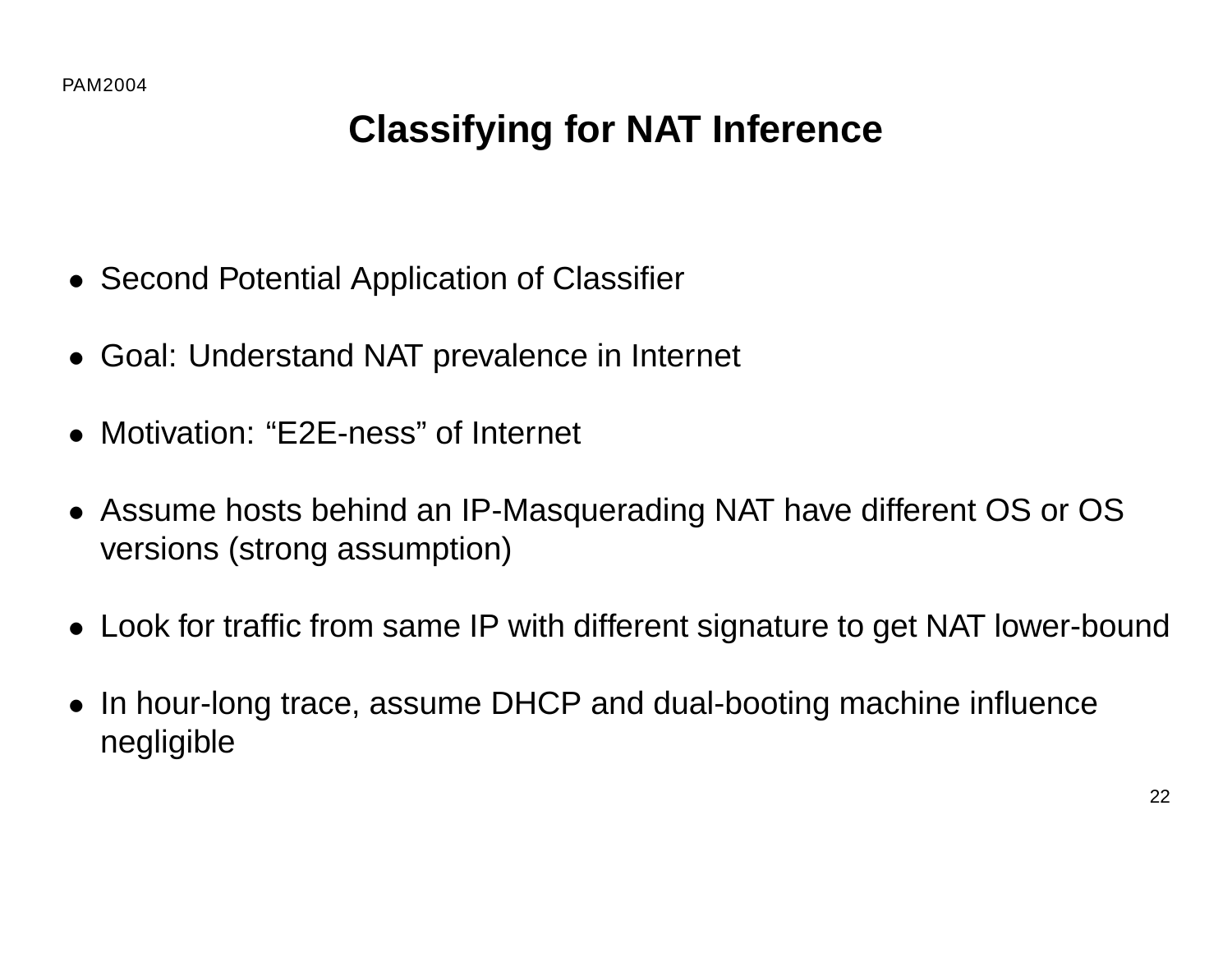## **NAT Inference**

- Existing Approaches: sflow [Phaal 03], IP ID [Bellovin 02]
- sflow:
	- **–** Monitor must be before 1st hop router
	- **–** Using TTL trick, look for unexpectedly low TTLs (decremented by NAT)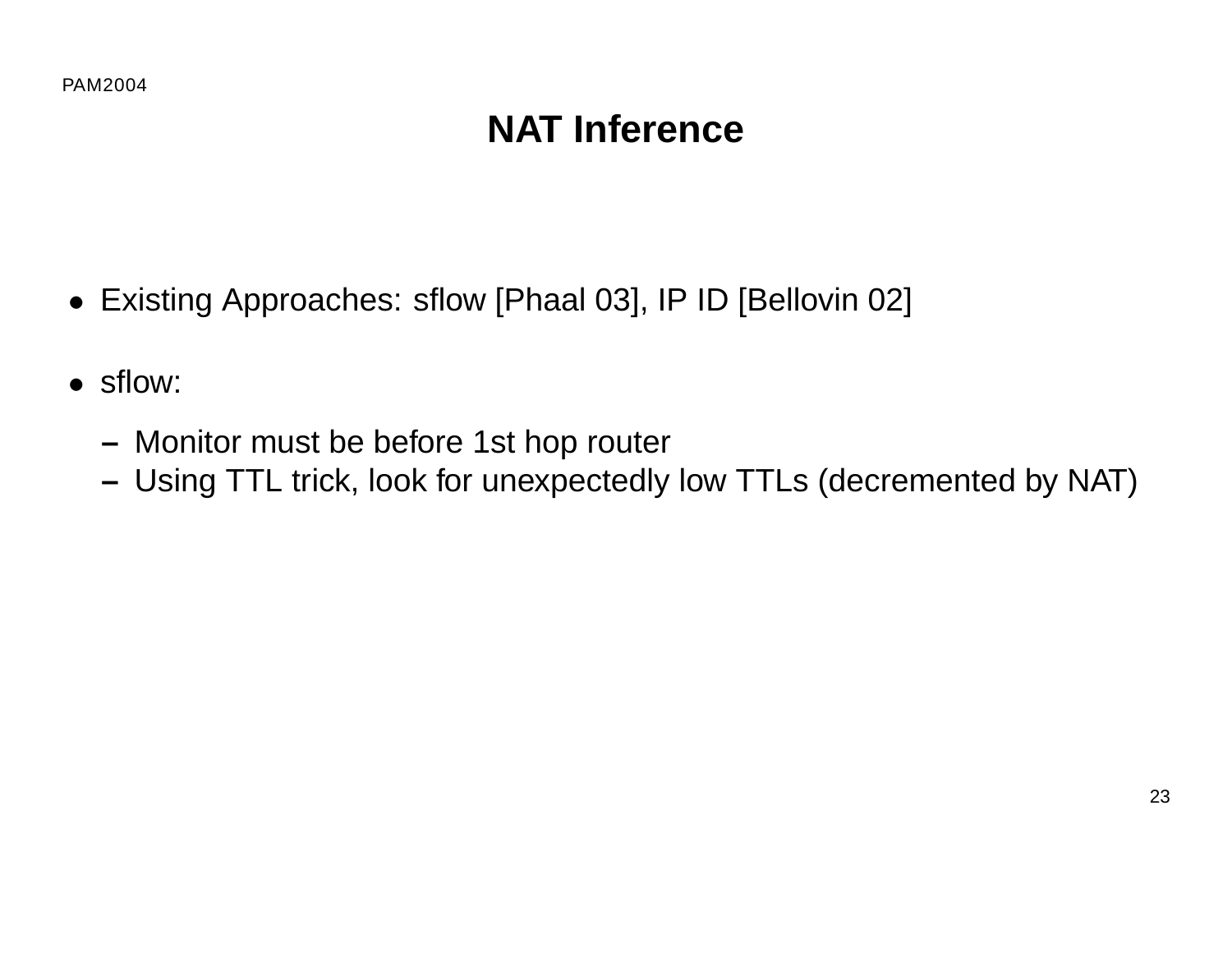## **NAT Inference**

- IP ID [Bellovin 02]:
	- **–** If IP ID is a sequential counter
	- **–** Construct IP ID sequences
	- **–** Coalesce, prune with empirical thresholds
	- **–** Number of remaining sequences estimates number of hosts

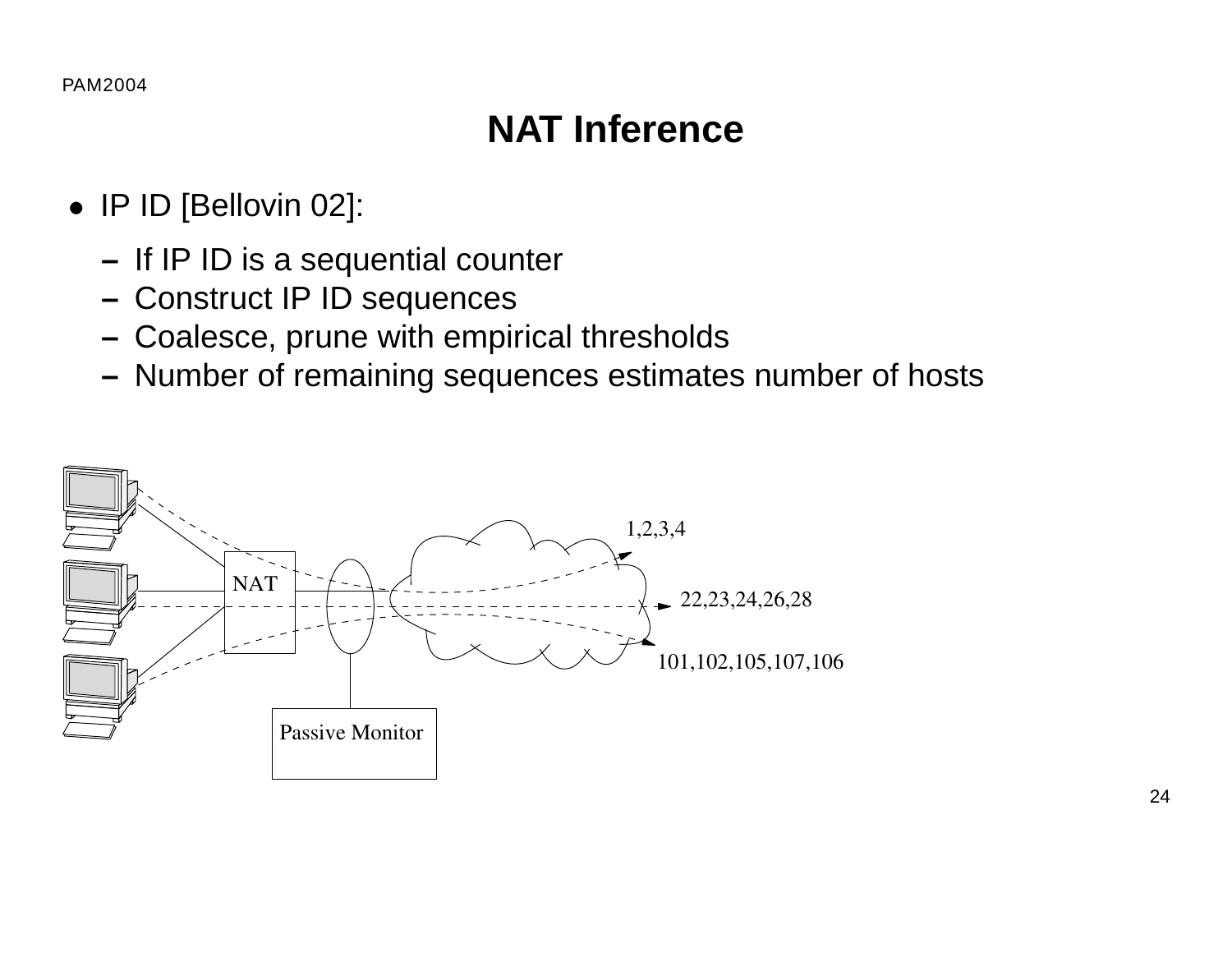### **Sequence Matching Obstacles**

- Question of whether IP ID Sequence Matching Works:
	- **–** IP ID used for Reassembling Fragmented IP packets
	- **–** No defined semantic, e.g \*BSD uses pseudo-random number generator!
	- **–** If DF-bit set, no need for reassembly. NAT sets IP ID to 0.
	- **–** Proper NAT should rewrite IP ID to ensure uniqueness!
- Further, these obstacles will become significant in the future!
- We seek to determine the practical impact of these limitations and how well alternate approach works in comparison.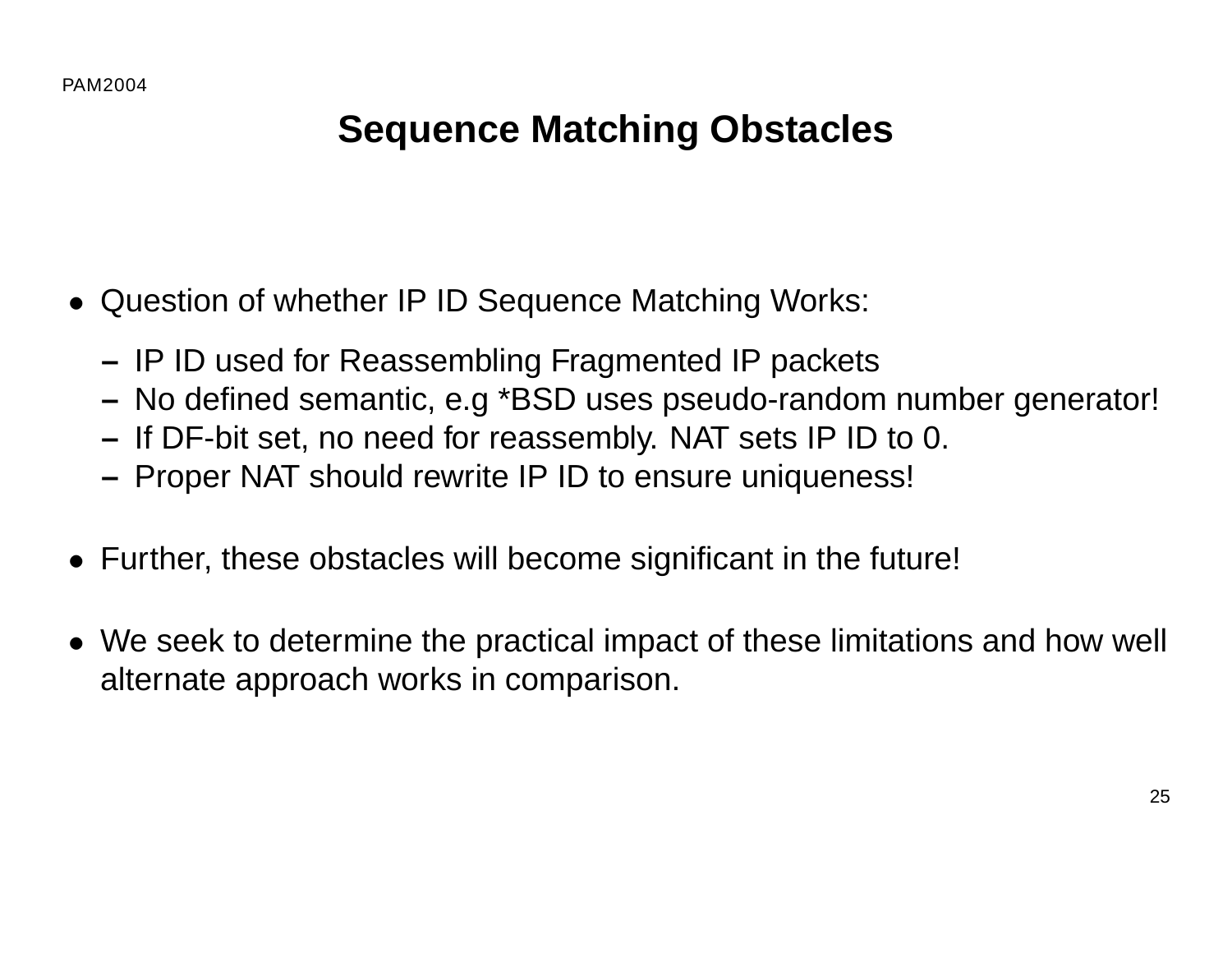## **Evaluating NAT Inference Algorithms**

- To evaluate different NAT inference algorithms
- Gathered  $\sim$  2.5M packets from academic building (no NAT)
- Synthesize NAT traffic
- Reduce number of unique addresses by combining traffic of  $n$  IP addresses into 1.
- We term  $n$  the "NAT Inflation" factor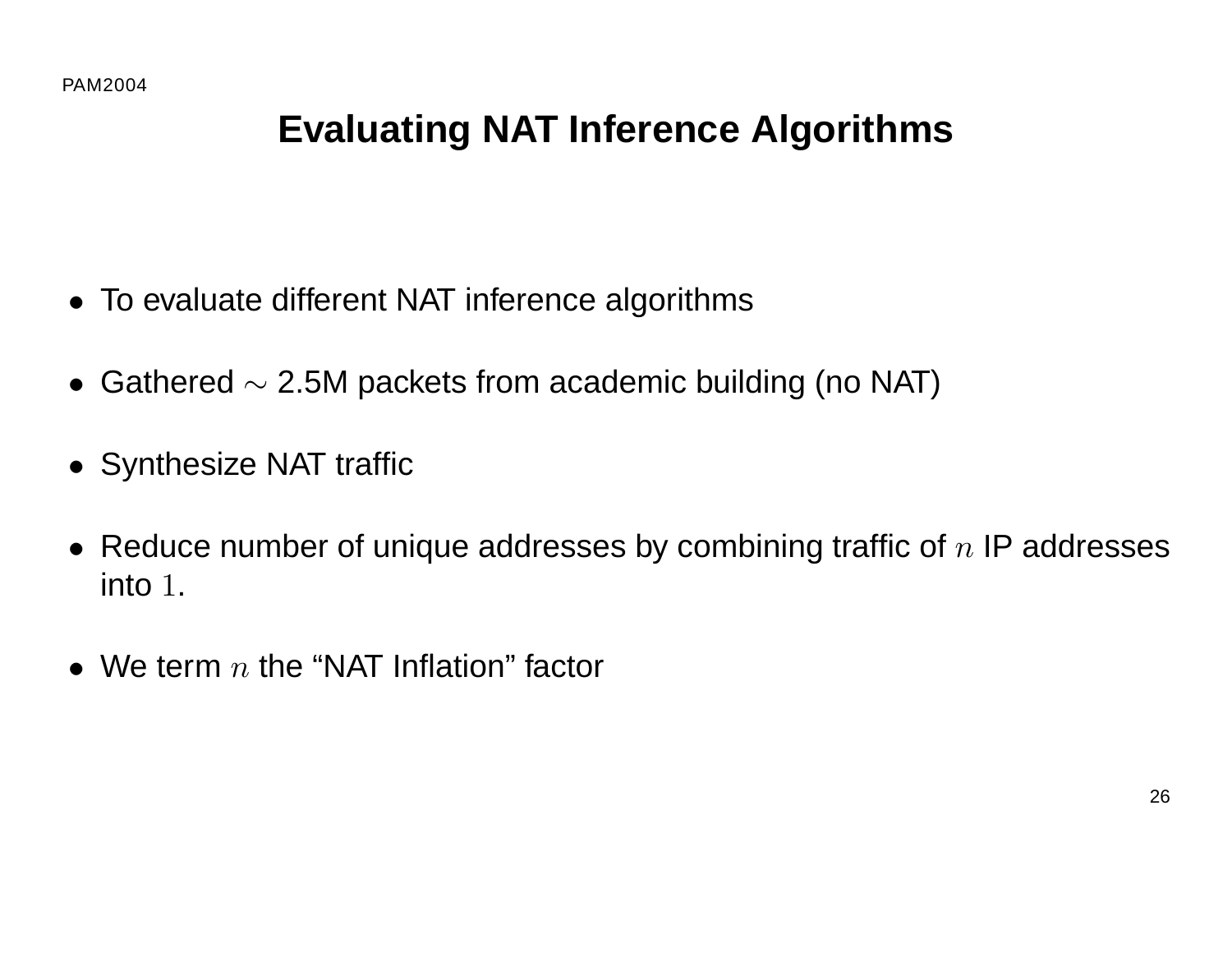## **Evaluating NAT Inference**

- Synthetic Traces Created with 2.0 NAT Inflation Factor
- Inferred NAT Inflation:
	- **–** IP ID Sequence Matching: 2.07
	- **–** TCP Signature: 1.22
- IP ID Technique works well!
- TCP Classification does not have enough Discrimination Power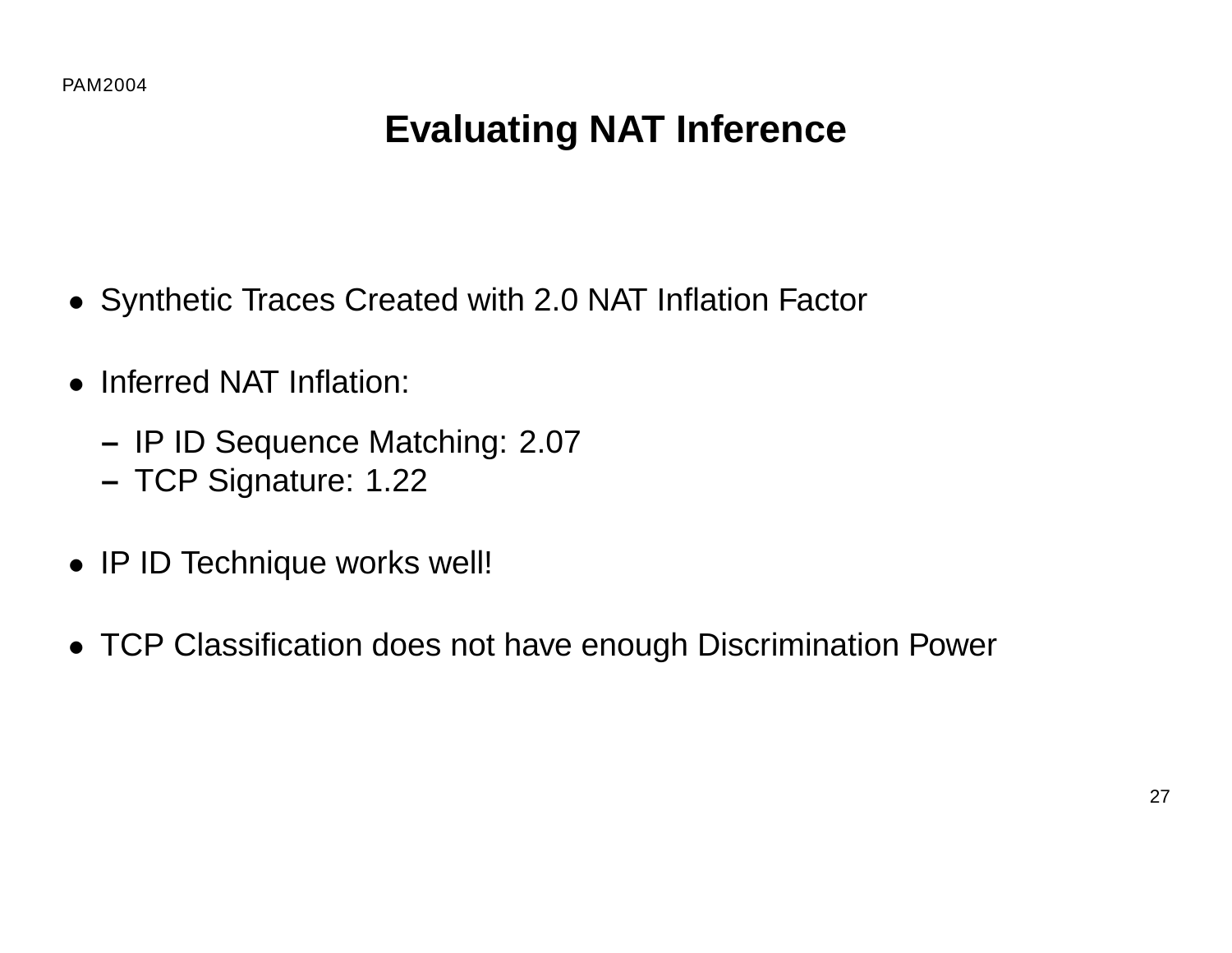## **NAT Inflation in the Internet**

- Results:
	- **–** IP ID Sequence Matching: 1.092
	- **–** TCP Signature: 1.02
- Measurement-based lower bound to understanding NAT prevalence in Internet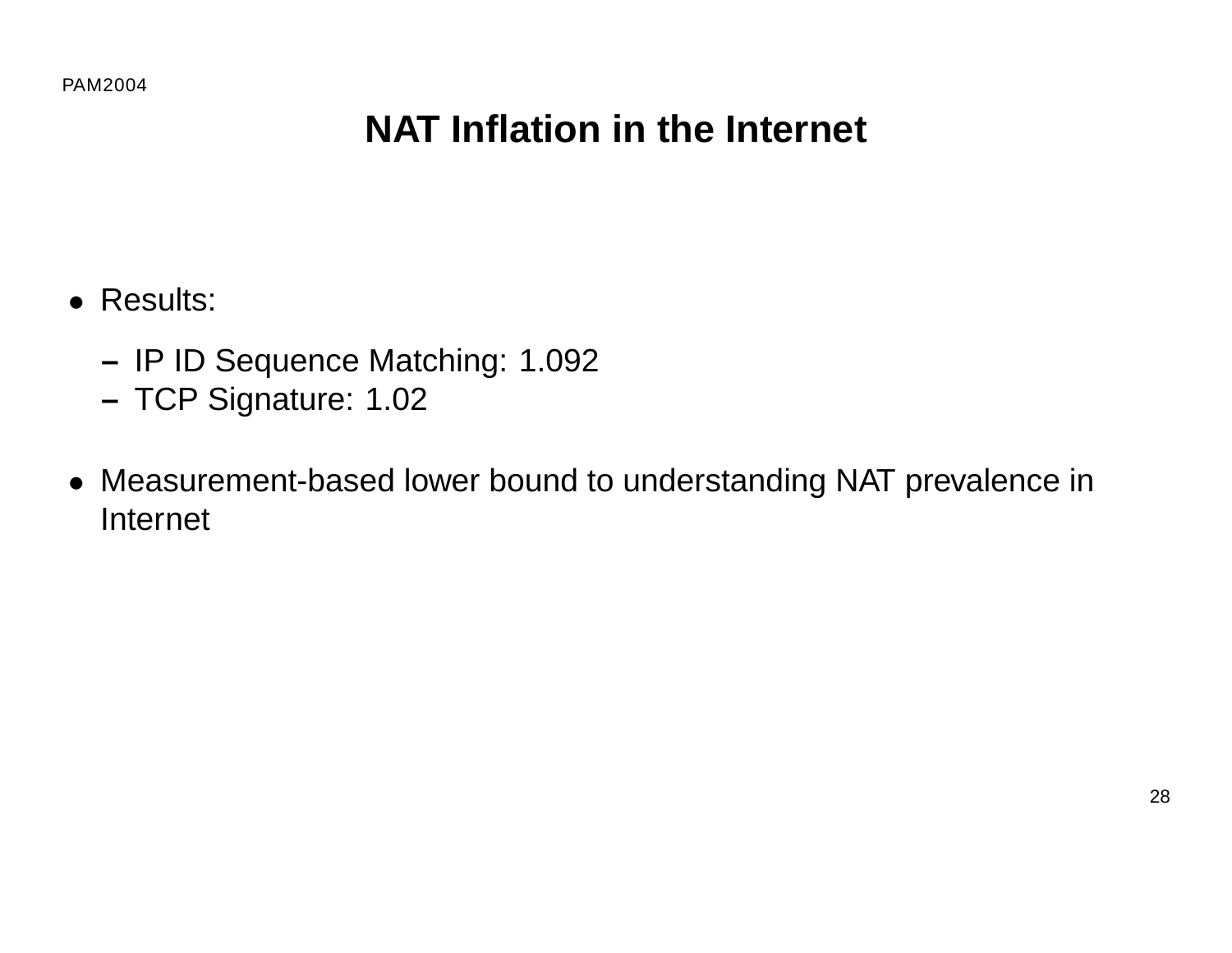#### **Future**

- How to Validate Performance of Classifier? (What's the Correct Answer?)
- Expand Learning to Additional Fields/Properties of Flow
- Properly Train Classifier?
- Web Page (Honest Users Please!): <http://momo.lcs.mit.edu/finger/finger.php>
- Identifying TCP Stack Variant (e.g. Reno, Tahoe)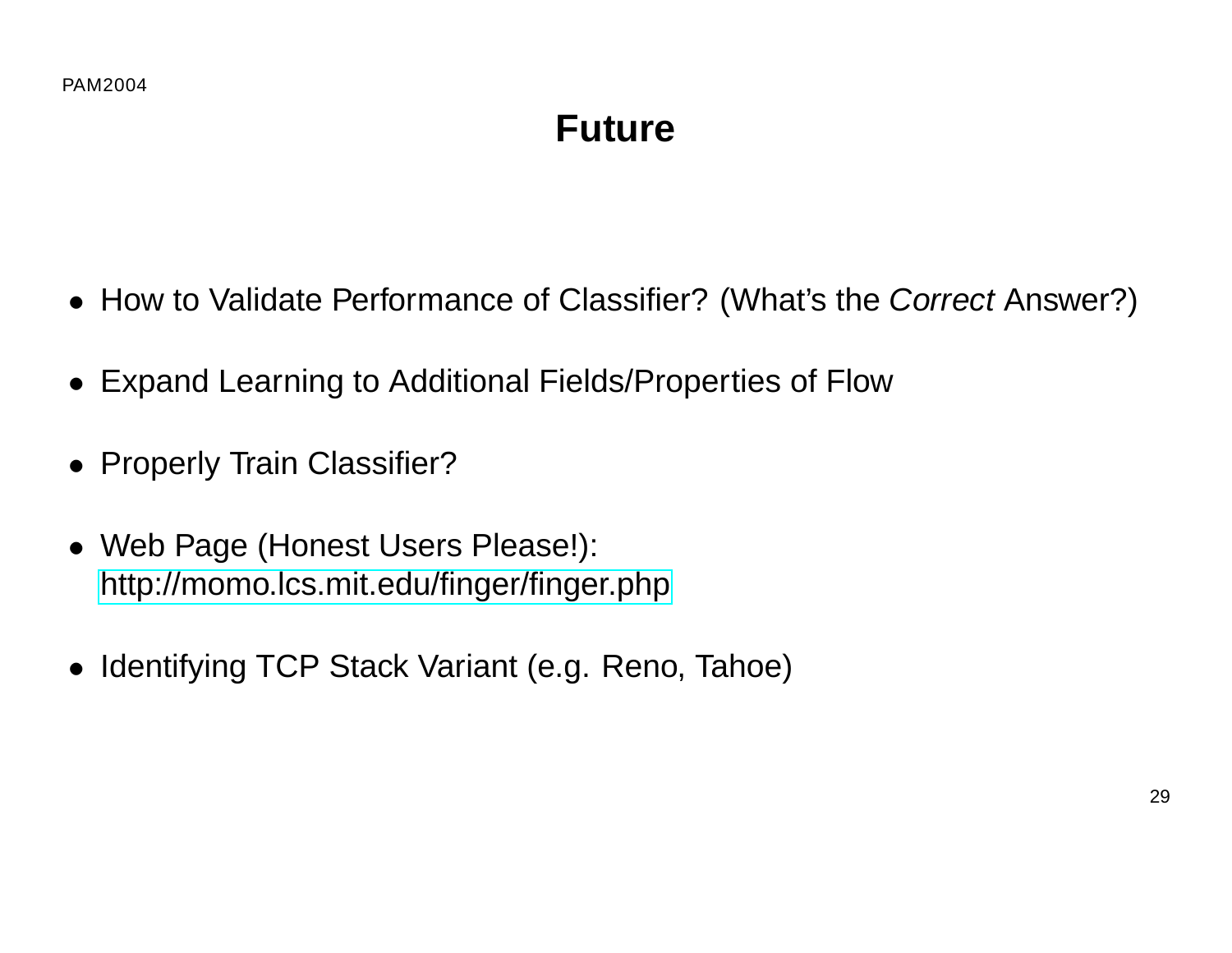## **Conclusions**

- Contributions of this Work:
	- **–** Developed Robust tool for TCP/IP Fingerprinting
	- **–** Measure Operating System host, packet and byte distribution "in the wild"
	- **–** Understand NAT inflation factor
	- **–** Measured ∼ 9% NAT inflation